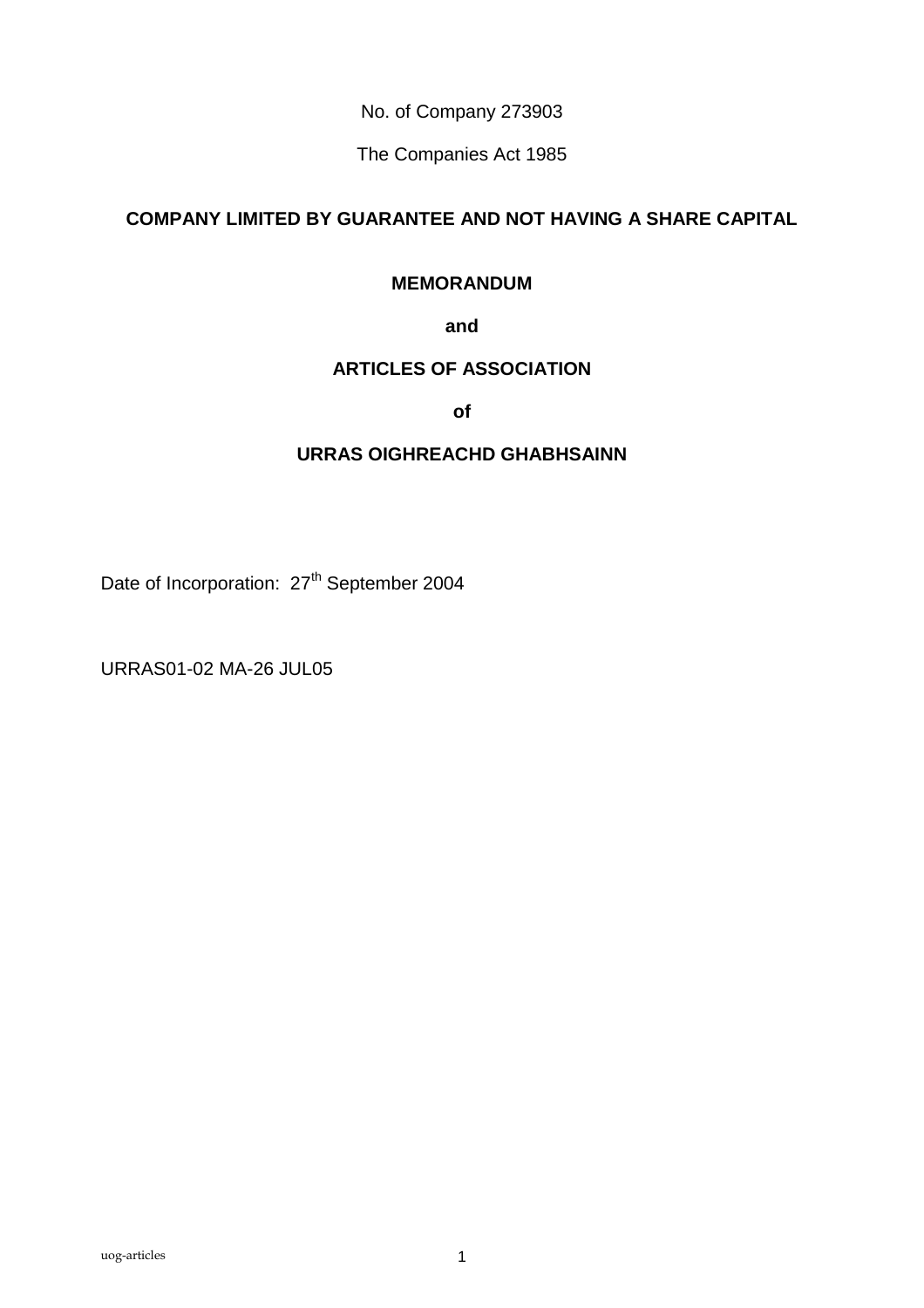## **MEMORANDUM of ASSOCIATION of URRAS OIGHREACHD GHABHSAINN**

- 1. The name of the Company (hereinafter called "the Company") is Urras Oighreachd Ghabhsainn.
- 2. The Registered Office of the Company will be situate in Scotland.
- 3. This clause shall be interpreted as if it incorporated an over-riding qualification to the effect that in any case in which an activity permitted under this clause is in its nature capable of being carried on for purposes which are not charitable or only partially so as well as for purposes which are wholly charitable (the word "charitable" having the meaning ascribed to it for the purposes of Section 505 of the Income and Corporation Taxes Act 1988, including any statutory amendment or re-enactment for the time being in force, which meaning shall be assigned to the word "charitable" wherever it appears in this Memorandum of Association), the powers of the Company under this clause in respect of the carrying on of such activity shall be deemed to be limited to the carrying on of such activity in such manner as will not prejudice the charitable status of the Company under the statutory provisions referred to above.

Subject to the above over-riding qualification, the objects for which the Company is established are:-

- 3.1 To promote for the public benefit rural regeneration, following principles of sustainable development, where "sustainable development" means development which meets the needs of the present without compromising the ability of future generations to meet their own needs, the areas of social and economic deprivation within the Galson area of the Isle of Lewis for the benefit of the Galson Crofting Community. The Galson area includes the crafting townships of Upper Barvas, Balantrushal and Upper Shader, Lower Shader, Borve, High Borve, South Dell, North Dell, Cross, Swainbost, Habost, Lionel, Port of Ness, Fivepenny, Eoropie, Knockaird, Eorodale, Adabrock, Melbost, North Galson, South Galson and Skigersta in the Isle of Lewis; and the Galson Crofting Community consists of those persons who:-
	- (i) are resident in any of those crofting townships or
	- (ii) being tenants of the crofts in any of those crofting townships, are resident in any other places within sixteen kilometres of those townships.

and who are entitled to vote in local government elections in the polling district or districts in which that township or, as the case may be, such other place is situated by all or any of the following means:-

- a. the relief of poverty in such ways as may be thought fit.
- b. the advancement of education, training or retraining particular amongst unemployed people in providing unemployed people with work experience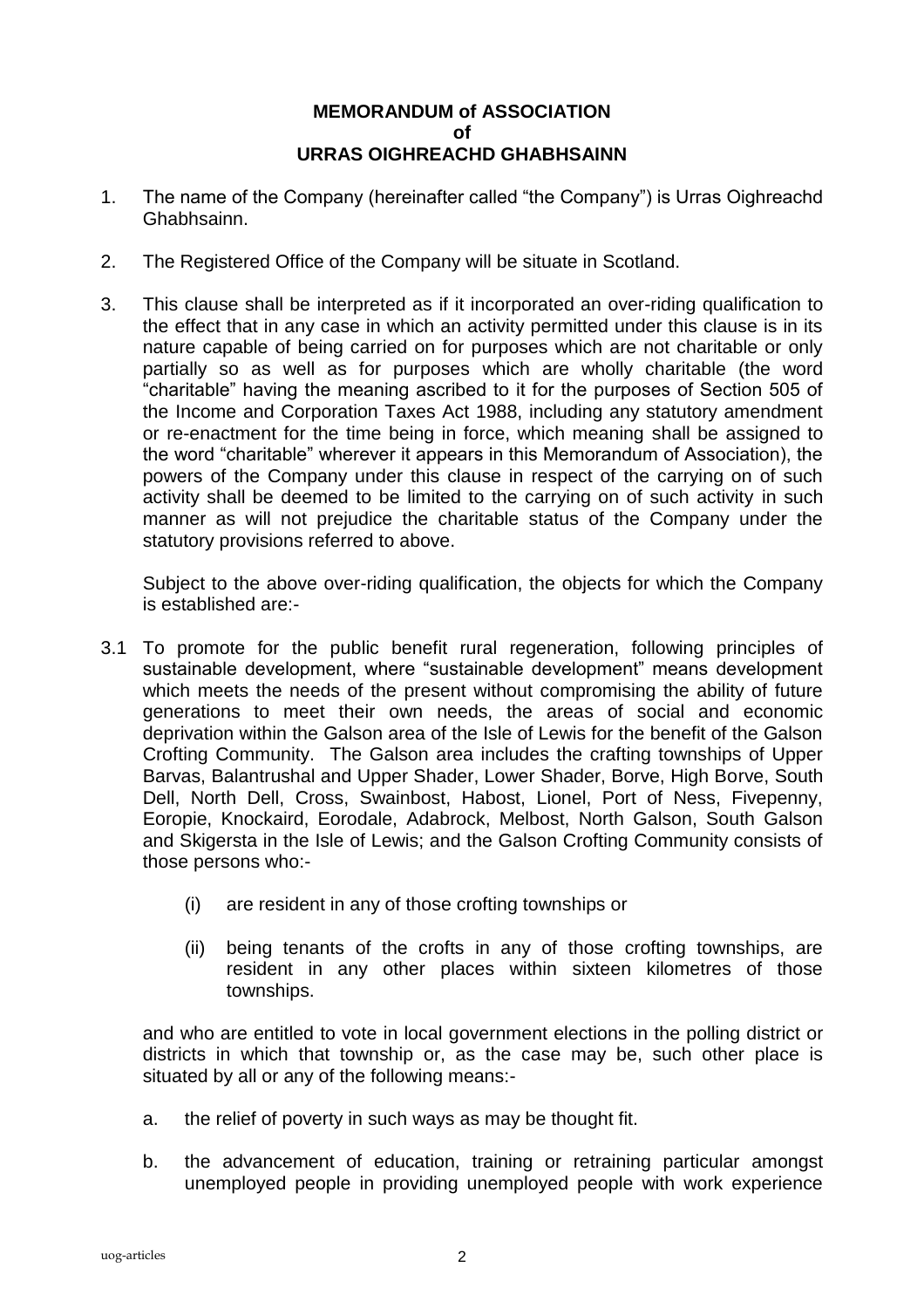and the advancement of education in the benefits of sustainable development.

- c. the provision of housing for those who are in condition of need and improvement of housing in the public sector and charitable ownership provided that such powers shall not extend to relieving any local authorities or other bodies of a statutory duty to provide or improve housing.
- d. to develop or alternatively to facilitate through other agencies, the development of the infrastructure and communication links within the Galson community for the benefit of the general public all recognising that the activities of the Company must be not infringe with or provide relief of the statutory obligations of the Local Authority.
- e. the protection or conservation of the environment.
- 3.2 In furtherance of the above objects but not otherwise the Company shall have power:-
	- (1) to purchase or by any other means acquire and take options over any property whatever and any rights or privileges of any kind over or in respect of any property including without prejudice to the foregoing generality the property, land and sporting interests of the Galson area on the Isle of Lewis and if required to exercise all rights vested in the crofting community under the Land Reform (Scotland) Act 2003 including the acquisition of the Galson Estate being land, sporting interests and eligible additional land as defined in the said Act under the provisions of that Act or any amendment or reenactment thereof;
	- (2) to improve, manage, construct, repair, develop, exchange, let on lease or otherwise, mortgage, charge, sell, dispose of, turn to account, grant licenses, options, rights and privileges in respect of, or otherwise deal with all or any part of any of the property rights of the Company;
	- (3) to invest and deal with the monies of the Company not immediately required in such manner as may from time to time be determined and to hold or otherwise deal with any investments made;
	- (4) to lend and advance money or give credit on any terms and with or without security to any person, firm or company, to enter into guarantees, contracts of indemnity and suretyships of all kinds, to receive money on deposit or loan upon any terms and to secure or guarantee in any manner and upon any terms the payment of any sum of money or the performance of any obligation by any person, firm or company;
	- (5) to borrow and raise money in any manner and to secure the payment of any money borrowed, raised or owing by mortgage, charge, standard security, guarantee lien or other security upon the whole or any part of the Company's property or assets (whether present or future). And also by a similar mortgage, charge, standard security, guarantee lien or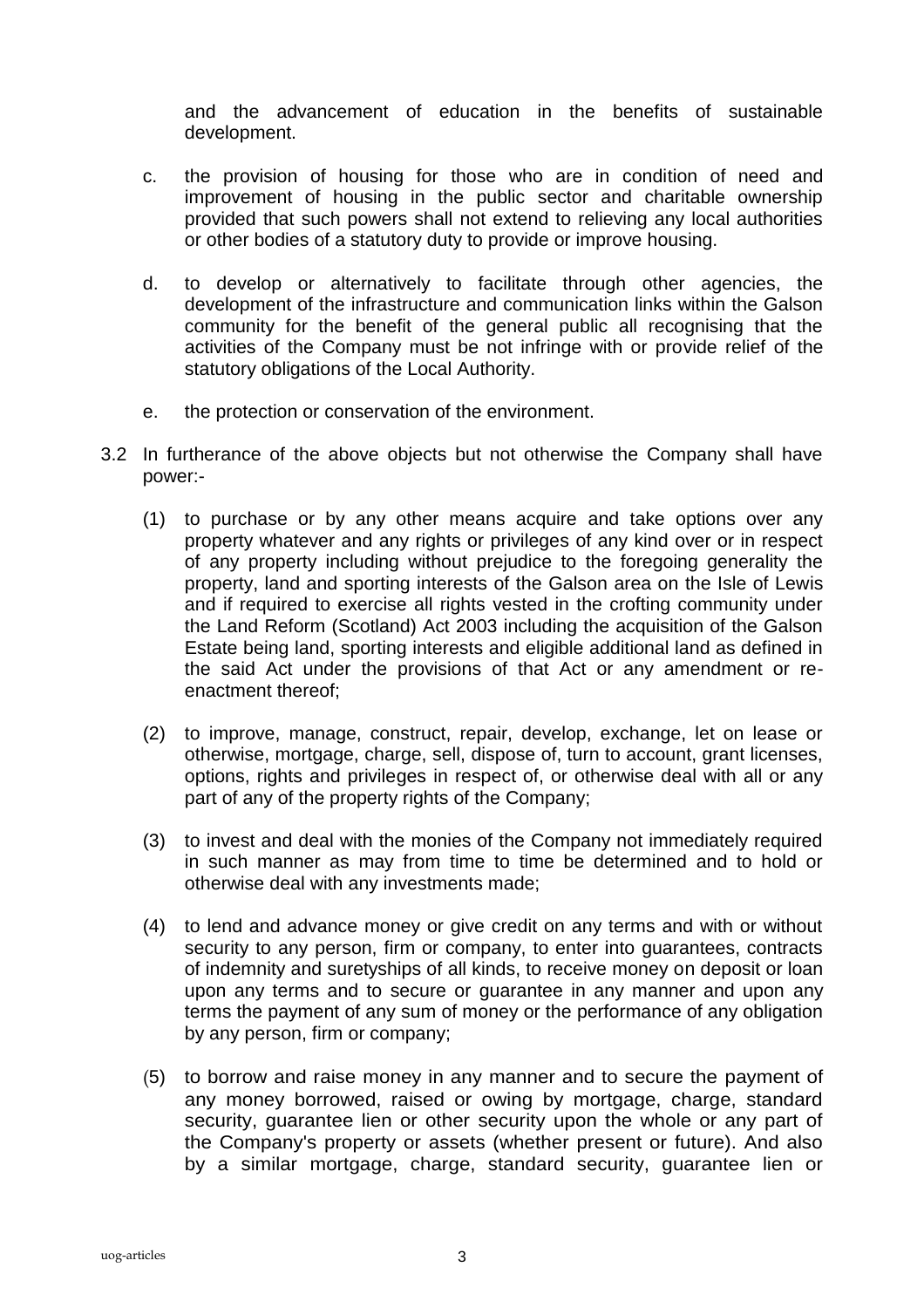security to secure the performance by the Company of any obligation or liability it may undertake or which may become binding on it;

- (6) to draw, make, accept, endorse, discount, negotiate, execute and issue cheques, bills of exchange or promissory notes, bills of lading, warrants, debentures and other negotiable or transferable instruments;
- (7) to apply for, promote and obtain any private Act of Parliament, Order or licence any government department or authority for enabling the Company to carry any of its objects into effect or for effecting any modification of the Company's constitution or for any other purpose which may appear directly or indirectly to promote the Company's interests and to oppose by whatever lawful means any proceedings or applications which may appear directly or indirectly to prejudice the Company's interests;
- (8) to enter into any arrangements with any Government or authority that may seem conducive to the attainment of the Company's objects or any of them and to obtain from any such Government or authority any charters, decrees, rights, privileges or concessions which the Company may think desirable and to carry out, exercise and comply with any such charters, decrees, rights, privileges and concessions;
- (9) to subscribe for, take, purchase or otherwise acquire, hold, sell, deal with and dispose of, place and underwrite shares, stocks, debentures, debenture stocks, bonds, obligations or securities issued or guaranteed by any other company constituted or carrying on business in any part of the world and debentures, debenture stocks, bonds, obligations or securities issues or guaranteed by any Government or authority, national, municipal, local or otherwise, in any part of the world;
- (10) to control, manage, finance, subsidise, co-ordinate or otherwise assist any company or companies in which the Company has a direct or indirect financial or other interest; to provide secretarial, technical, commercial and other services and facilities of all kinds for any such company or companies and to make payments by way of subvention or otherwise and any other arrangements which may seem desirable with respect to any business or operations of or generally with respect to any such company or companies;
- (11) to promote any other company for the purpose of acquiring the whole or any part of the property, undertaking or any of the liabilities of the Company or of undertaking any operations (including trading operations) which may appear likely to assist or benefit the Company or to enhance the value of any property of the Company and to place or guarantee the placing of, underwrite, subscribe for or otherwise acquire all or any part of the shares or securities of any such company as aforesaid;
- (12) to sell or otherwise dispose of the whole or any part of the property of the Company either together or in portions for such considerations as the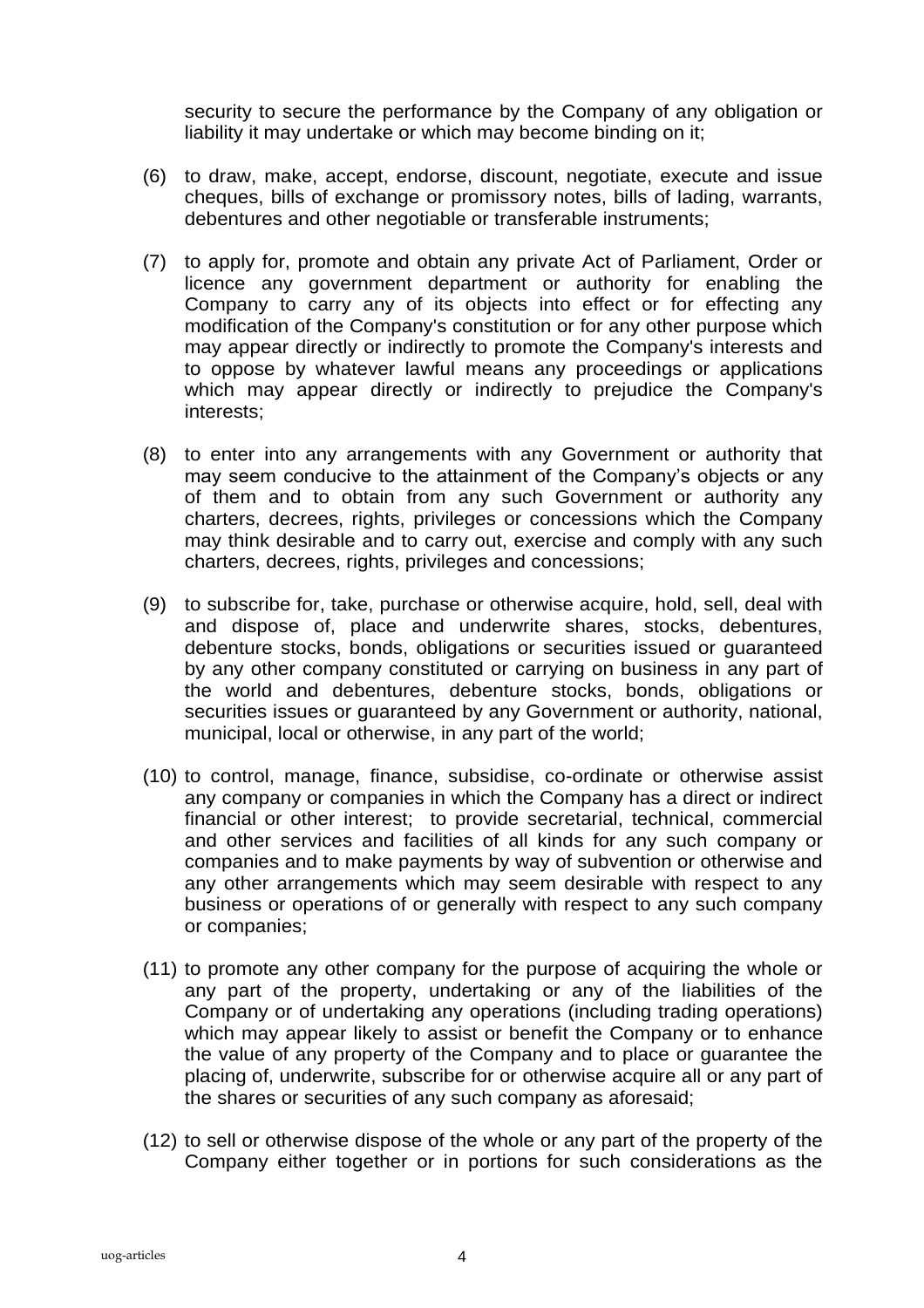Company may think fit and in particular in appropriate circumstances for shares, debentures or securities of any company purchasing the same;

- (13) to act as agents or brokers and as trustees for any person, firm or company;
- (14) to retain or employ staff, professional or technical advisers in connection with the objects of the Company and to pay reasonable and proper salaries, wages and fees for their services;
- (15) to pay all or any expenses incurred in connection with the promotion, formation and incorporation of the Company or to contract with any person, firm or company to pay the same;
- (16) to conduct appeals for money or other gifts or for any other assistance for any of the purposes of the Company and to solicit and accept subscriptions and donations of any kind and bequests for the purposes of the Company;
- (17) subject to Clause 4 hereof to grant or make provision for pensions, life assurance, health and retirement to or for employees or former employees and to the widows, widowers, children and other dependants of deceased employees and to pay or subscribe to funds or schemes for the provision of such pensions and other benefits for such persons;
- (18) to subscribe to become a member of, or co-operate with, any other charitable organisation, institution, society or body not formed or established for the purposes of profit (whether incorporated or not) in the United Kingdom whose objects are wholly or in part similar to those of the Company and which by its constitution prohibits or restricts the distribution of its income and property amongst its members to an extent at least as great as is imposed on the Company;
- (19) to establish and support or aid in the establishment and support of any charitable trust, association or institution and to donate, subscribe or guarantee money for charitable purposes in any way connected with or calculated to further any of the objects of the Company;
- (20) to arrange lectures and conduct training courses and to publish pamphlets, books, journals and other publications relating to the work of the Company.
- (21) to receive, allocate and administer grants, gifts or bequests made available to the Company for any or all of its objects whether from public funds or from private sources under the terms and conditions referable to such grants, gifts or bequests;
- (22) to do all other such things as may further the attainment of the Company's objects or any of them.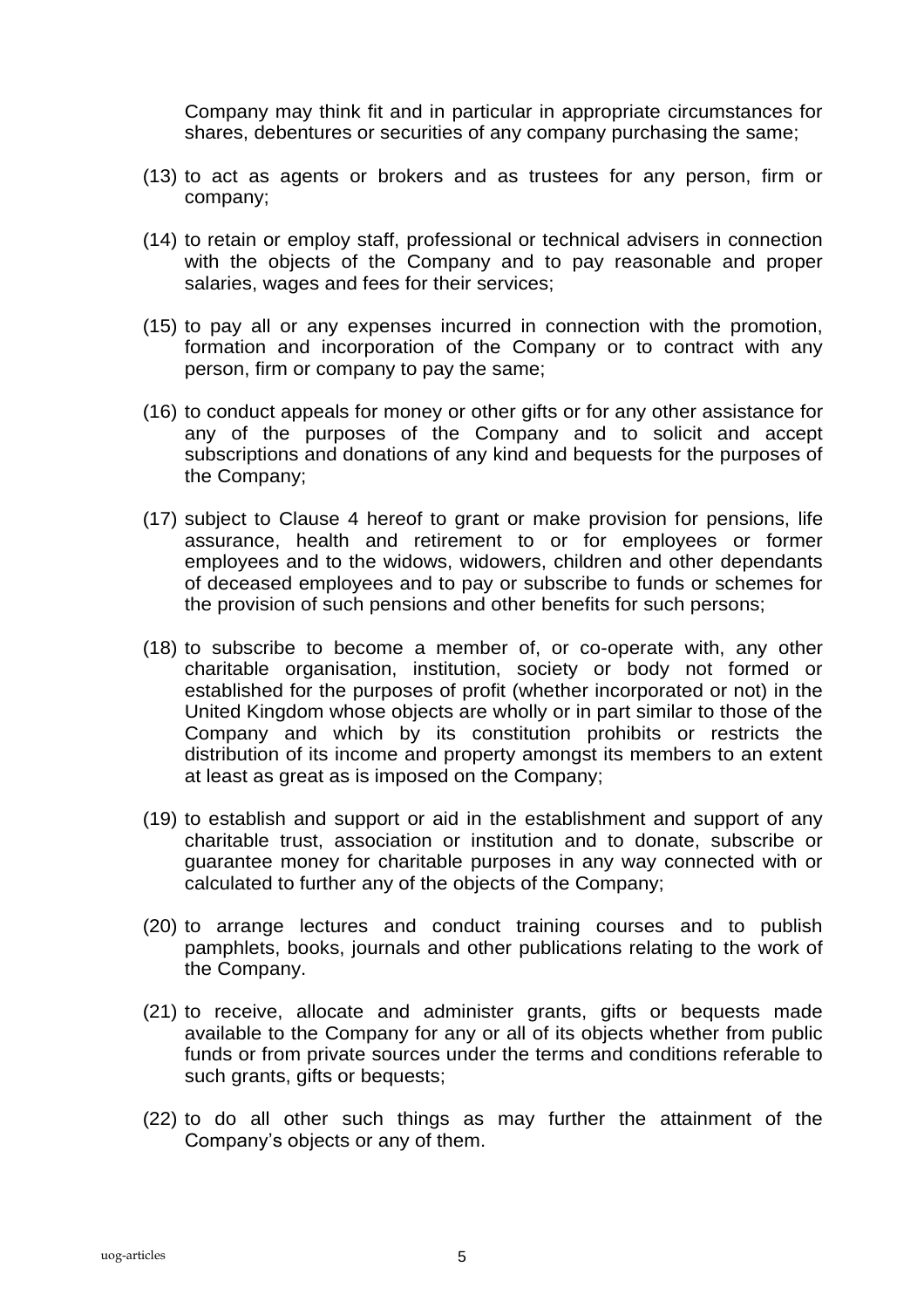Provided that the objects of the Company shall not extend to the regulation of relations between workers and employers or between organisations of employers.

- 4. The income and property of the Company shall be applied solely towards the promotion of its objects as set forth in this Memorandum of Association and no portion thereof shall be paid or transferred directly or indirectly by way of dividend, bonus or otherwise howsoever by way of profit, to members of the Company and no member of its Board of Directors shall be appointed to any office of the Company paid by salary or receive any remuneration or other benefit in money or money's worth from the Company provided that nothing herein shall prevent any payment in good faith by the Company:-
	- (1) of a reasonable and proper remuneration (including out of pocket expenses) to any member, officer or servant of the Company (not being a member of its Board of Directors) for any services rendered to the Company and to any member of the Board of Directors being a person suitably qualified in any professional, technical or other capacity useful to the Company who shall be entitled to charge and be paid all usual professional or other reasonable fees for specific work done in that capacity when instructed by the Board of Directors so to act on behalf of the Company;
	- (2) of interest on money lent by any member of the Company or its Board of Directors at a reasonable and proper rate per annum as shall be agreed from time to time by the Board of Directors;
	- (3) of reasonable and proper rent for any premises let by any member of the Company or its Board of Directors.
- 4. The liability of the members is limited.
- 5. Every member of the Company undertakes to contribute to the assets of the Company, in the event of the same being wound up while he is a member or within one year after he ceases to be a member, for payment of the debts and liabilities of the Company contracted before he ceases to be a member and of the costs, charges and expenses of winding up and for the adjustment of the rights of the contributories amongst themselves, such amount as may be required not exceeding £1.00.
- 6. If upon winding up or dissolution of the Company there remains after satisfaction of its debts and liabilities any property whatsoever the same shall not be paid to or distributed among the members but shall be given or transferred to such other charitable crofting community body or community body, institution or organisation, or more than one, having objects similar to or encompassing those of the Company as may be approved by the Scottish Ministers and which shall itself prohibit the distribution of its or their income and property among its or their members to an extent at least as great as the Company being dissolved such charitable company, institution or organisation to be determined by the members of the Company with the approval of the Scottish Ministers at or before the time of dissolution and if an in so far as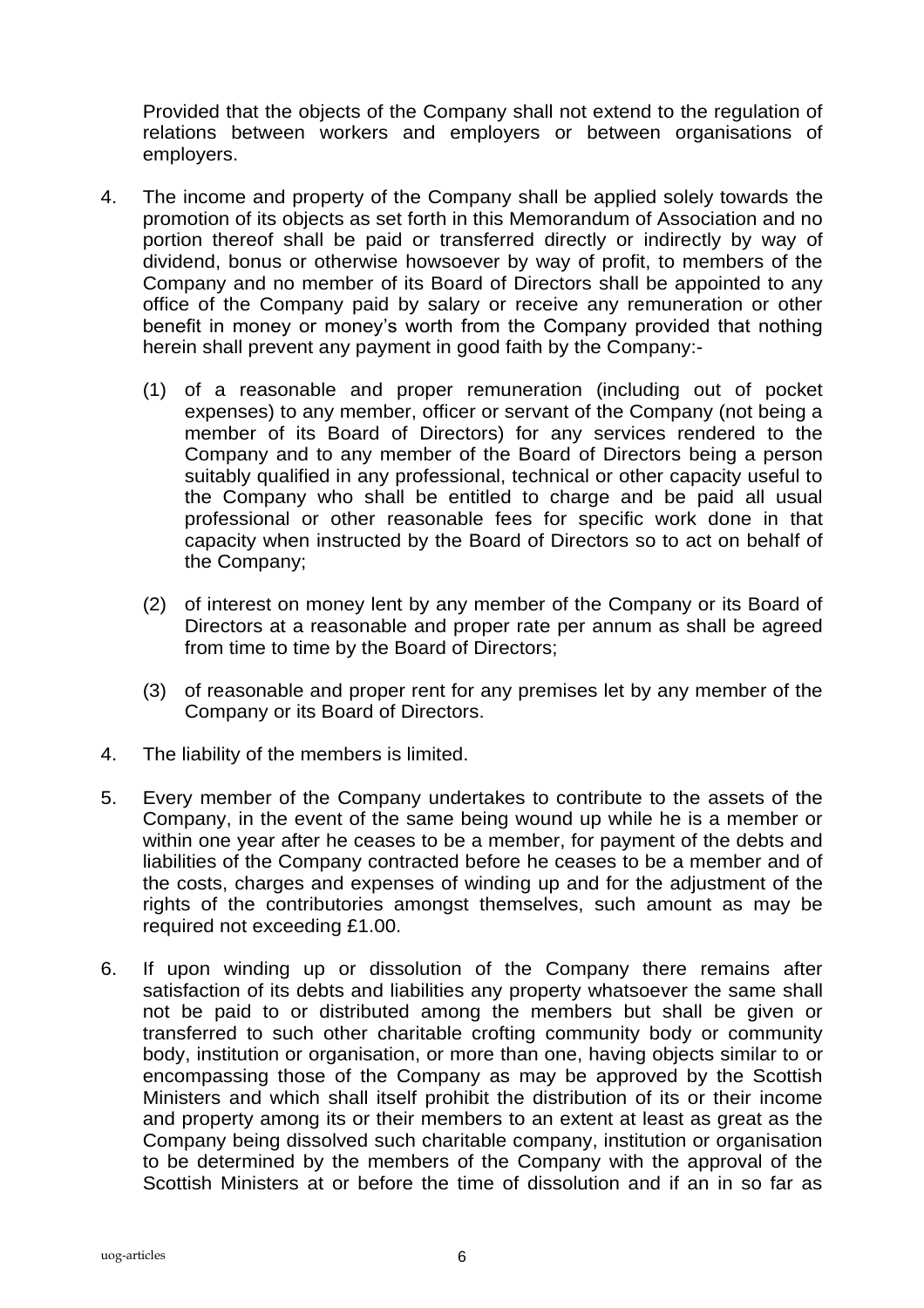effect cannot be given to such provision then to some other company, institution or organisation established for charitable purposes only as may be approved by the Scottish Ministers or otherwise as the Court may direct.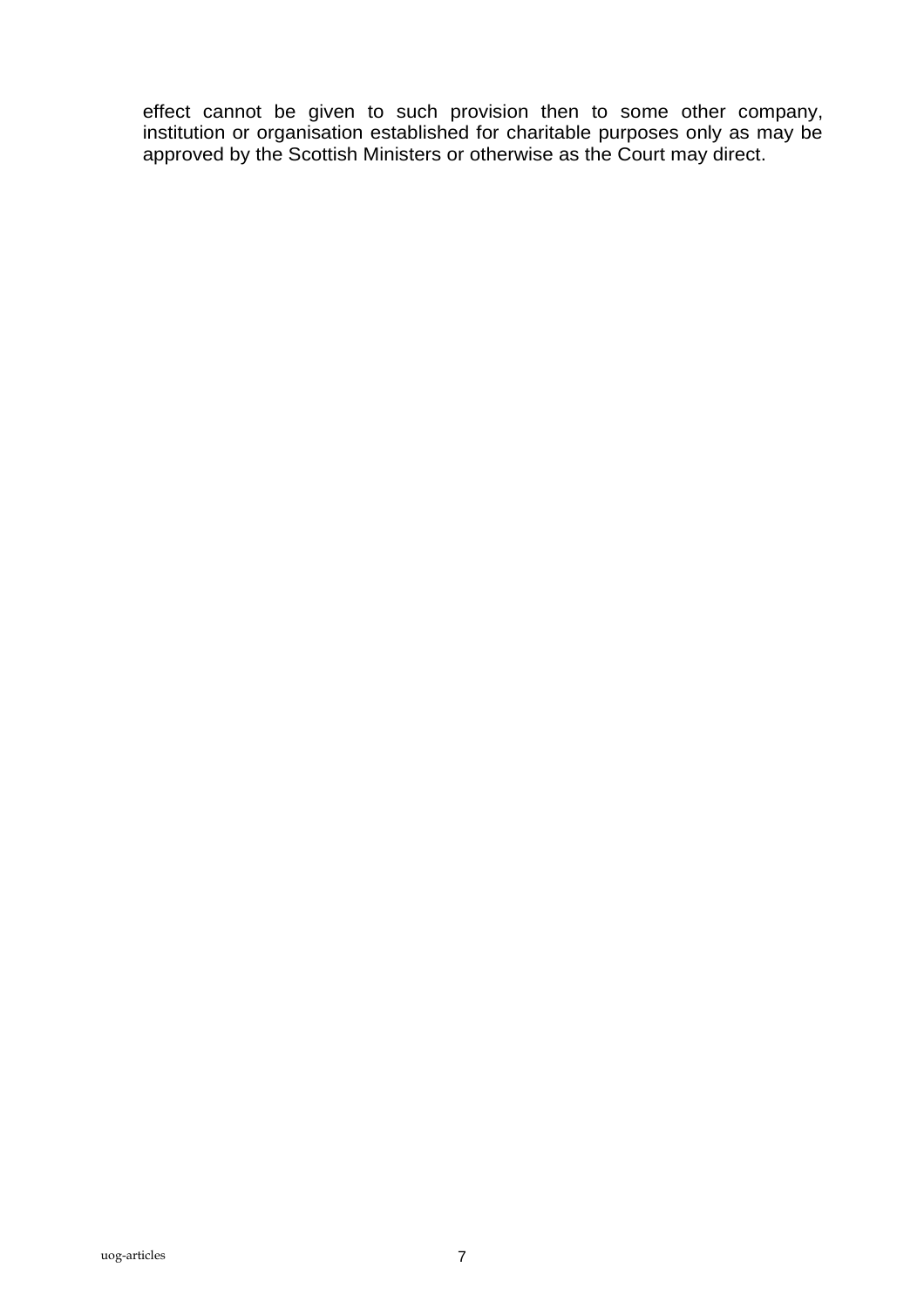We, the subscribers to this Memorandum of Association, wish to be formed into a Company pursuant to this Memorandum.

Names and Addresses of Subscribers:

| "J.Macdonald"                | James MacDonald<br>12 Melbost<br><b>Borve</b><br>Isle of Lewis |
|------------------------------|----------------------------------------------------------------|
| "Neil Finlayson"             | Neil Finlayson<br>1 Adabrock<br><b>Ness</b><br>Isle of Lewis   |
| $17^{th}$ May 2004<br>Dated: |                                                                |

Witness to the above signatures:

"Hugh MacInnes" **Hugh MacInnes** 

6 Lionel Port of Ness Isle of Lewis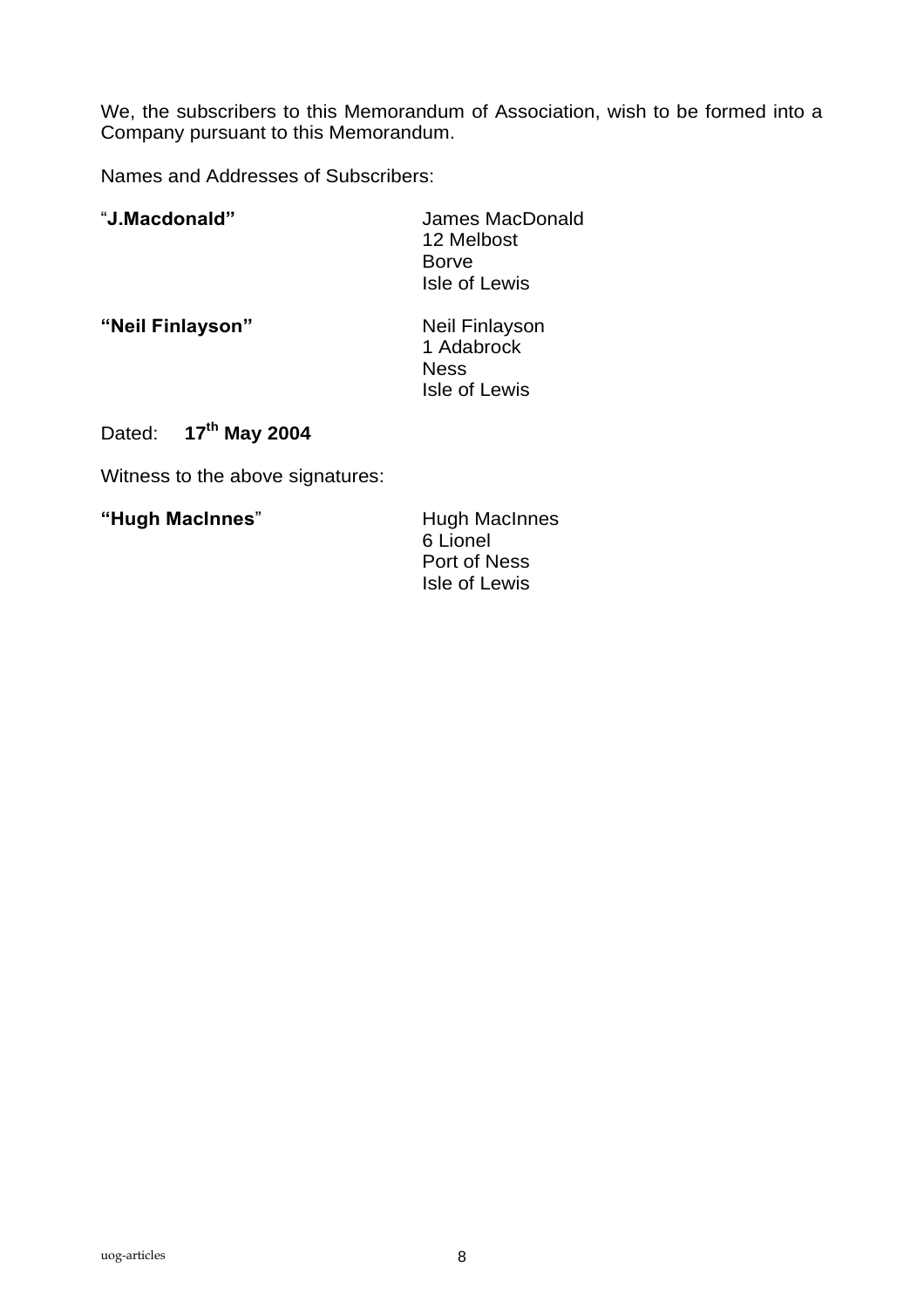## **THE COMPANIES ACTS 1985 - 2006**

## *Company limited by guarantee and not having a share capital*

## **URRAS OIGHREACHD GHABHSAINN**

#### **ARTICLES of ASSOCIATION**

#### **DEFINITIONS and INTRODUCTORY**

- 1 The regulations contained in Table C in the Companies (Tables A to F) Regulations 1985, as may be amended or re-enacted, shall not apply to the Company.
- 2 In these Articles of Association, the following definitions apply throughout:

"**Act**" means the Companies Act 1985 as amended and every statutory modification and reenactment thereof for the time being in force.

"**Article(s)**" means this or these Articles of Association.

"**Board**" means the Board of Directors.

"**Clear days**" means a period excluding the day when notice is given and the day of the meeting.

"**Galson Crofting Community"** means the community area described in Clause 3 of the Memorandum.

"**Director(s)**" means the director(s) for the time being of the Company.

"**General Meeting"** means a meeting of the Members of the Company

"**Memorandum**" means the foregoing Memorandum of Association.

"**Organisation**" means any unincorporated association, society, federation, partnership, corporate body, agency, undertaking, local authority, union, co-operative, trust or other organisation (not being an individual person).

"**Property**" means any property, assets or rights, heritable or moveable, wherever situated in the world.

"**Subscribers**" means those persons who have subscribed both the Memorandum and these Articles.

- 3 Words importing the singular number only shall include the plural number, and *vice versa;* and words importing the masculine gender only shall include the feminine gender.
- 4 The Company is established to achieve the Objects.

#### **GENERAL STRUCTURE OF THE COMPANY**

- 5 The structure of the Company comprises:
- 5.1 **Members** comprising Ordinary Members and Nominated Members who have the right to attend the General Meetings of the Company and have important powers under these Articles and the Act, who elect people to serve as Directors and take decisions in relation to any changes to these Articles, the Associate Members and the Junior Members; and
- 5.2 **Directors** who set the strategy and policy of the Company, generally control and supervise the activities of the Company and, in particular, are responsible for monitoring its financial position and, where there are no employees or managers appointed, are responsible also for the day-today management of the Company.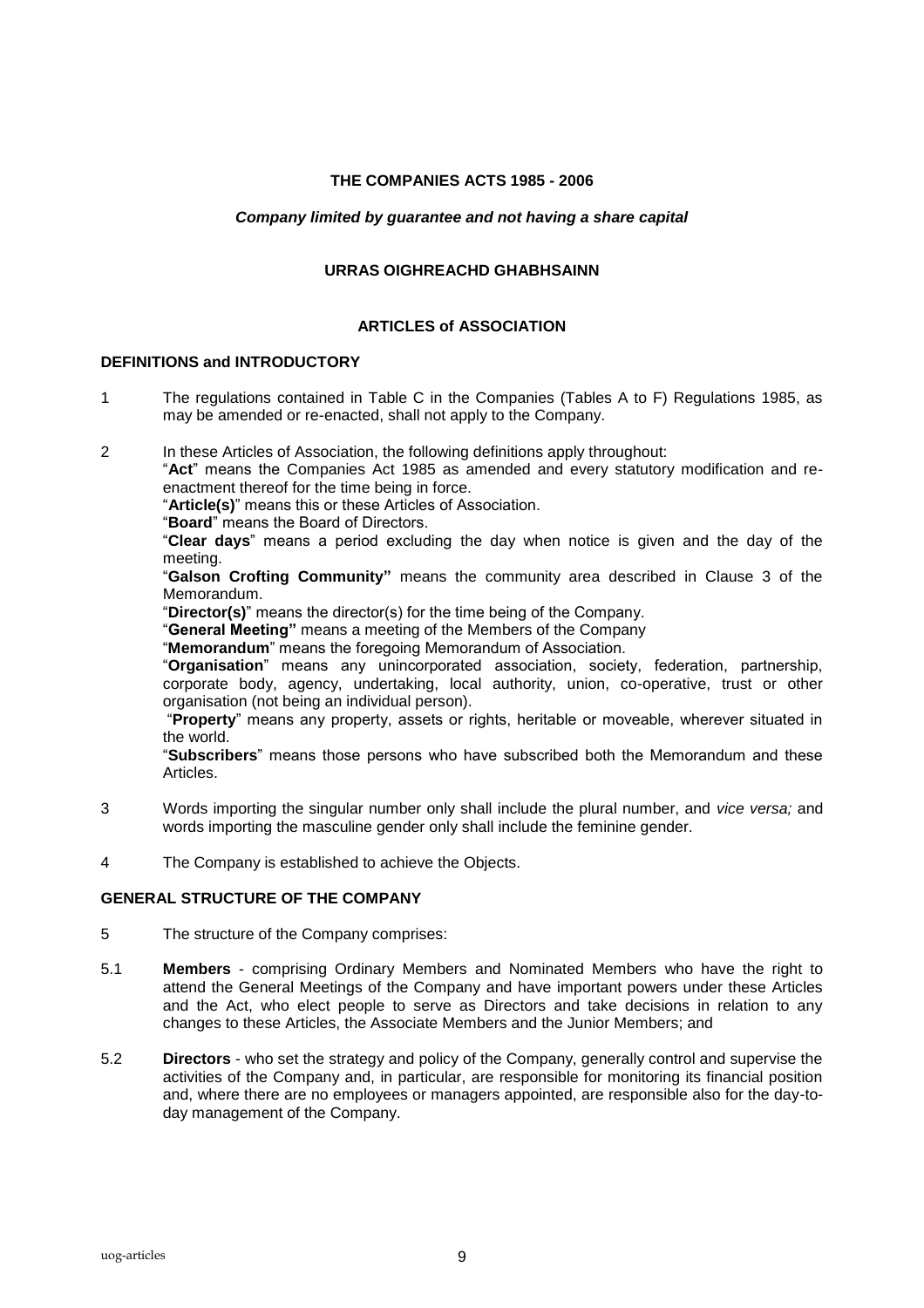## **MEMBERSHIP**

- 6 The members of the Company shall consist of the Subscribers (being those Ordinary Members who sign the original Memorandum and Articles of Association) and such other persons and organisations as are admitted to membership in terms of these Articles.
- 7 Membership of the Company is open to:
- 7.1 **Ordinary Members:** those individuals aged 18 and over who:
	- (a) are entitled to vote at a local government election in a polling district that includes the Galson Crofting Community or part of it; or
	- (b) are ordinarily resident outwith the Galson Crofting Community or part of it, but are registered with the Crofters Commission as the tenant of a croft with the Galson Crofting Community and actively working that croft; and
	- (c) who support the Objects;

declaring that, if an Ordinary Member ceases to comply with these criteria, he or she will be reclassified as an Associate Member and be notified of this by the Company.

- 7.2 **Nominated Members**: those who shall consist of such individuals and organisations who support the objects of the Company whom the Board shall deem appropriate to be represented amongst the membership of the Company and shall so nominate for representation.
	- 7.2.1Where the Board has decided that an individual or organisation should be admitted as a Nominated Member, it shall give notice to that individual or organisation of its decision. Such individual or organisation will be deemed to have been admitted as a Nominated Member with effect from the date on which that individual or organisation has notified the Company of its acceptance of Membership.
	- 7.2.2 Each Nominated Member shall be entitled to be present and speak at meetings of the Company and to exercise all voting and other rights to which that Nominated Member is entitled.
	- 7.2.3 Each Nominated Member being an organisation shall appoint a representative who shall be entitled to be present and speak at meetings of the Company and to exercise all voting and other rights to which that Nominated Member is entitled and shall notify the Company in writing of the name of its representative within 20 days of being admitted as a Nominated Member and shall notify the Company, in writing, of any change of representative.
- 7.3 **Junior Members:** those individuals who are aged between 12 and 17 who are ordinarily resident within the Galson Crofting Community. Junior Members are neither eligible to stand for election to the Board nor to vote at any General Meeting.
- 7.4 **Associate Members:** those individuals who are not ordinarily resident in the Galson Crofting Community and those organisations wherever located that support the Objects. Associate Members are neither eligible to stand for election to the Board nor to vote at any General Meeting. Each member which is an organisation shall appoint one named Authorised Representative to represent and act for such member at all General Meetings. Any change in the appointment of an Authorised Representative may be made at any time by the appointing member, but only by written notice to the Company. Such notice will take effect upon its receipt by the Company.
- 8 The following conditions apply to membership:
- 8.1 The Company shall have not fewer than 20 members at any time; and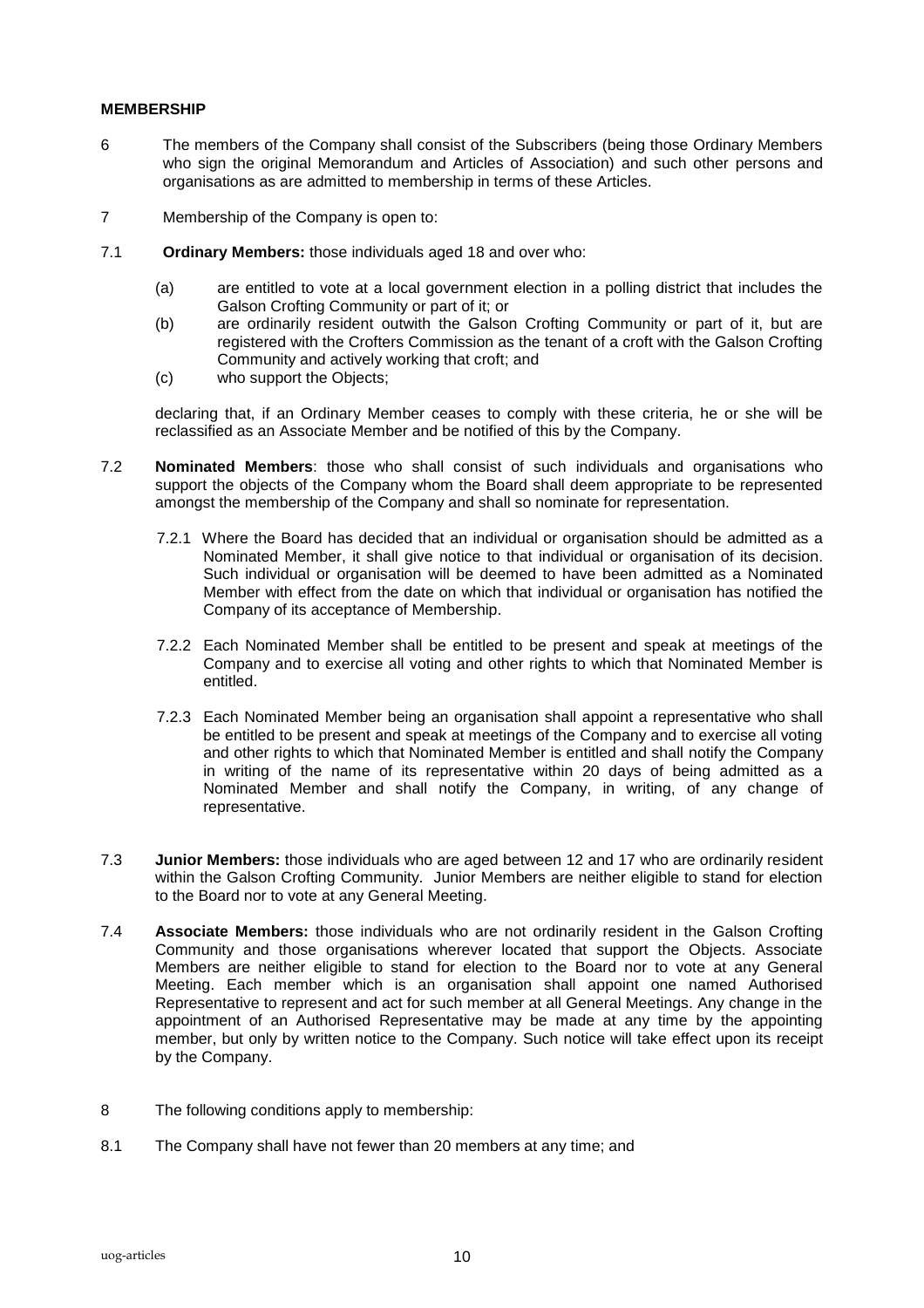- 8.2 The majority of the members of the Company shall consist of Ordinary Members and, in the event that the number of members falls below 20 or that the majority of members of the Company does not consist of Ordinary Members, the Board may not conduct any business other than to ensure the admission of sufficient Ordinary Members to achieve the minimum number and/or maintain the majority.
- 9 The Board shall promptly consider applications for membership, made in such written form as it shall prescribe from time to time, determining if the terms of Article 7 apply and into which category of membership each applicant shall belong, and immediately thereafter shall approve any valid application provided the applicant is not excluded by virtue of Article 8 or has previously been a member of the Company and excluded from membership by virtue of Article 14.
- 10 The Board shall maintain a Register of Members, setting out the name and postal address of each member, the relative category of membership and the date of the member's appointment.

## **MEMBERSHIP SUBSCRIPTIONS**

- 11 The Ordinary Members may at any or each General Meeting fix an entrance subscription and the annual subscriptions (and, if relevant, different rates thereof for different categories).
- 12 Members shall be required to pay the appropriate annual membership subscription, where fixed. Only those members who have paid their current subscription, where fixed, are entitled to take part in and vote at any General Meeting.
- 13 An individual who, or organisation which, ceases to be a member (for whatever reason) shall not be entitled to any refund of membership subscription.

#### **CESSATION OF MEMBERSHIP**

- 14 A member shall cease to be a member if:
- 14.1 he, she or it sends written notice of resignation to the Company; or
- 14.2 being an individual, he or she becomes insolvent or apparently insolvent or makes any arrangement with his or her creditors; or
- 14.3 being an organisation, it goes into receivership, goes into liquidation, dissolves or otherwise ceases to exist (the right of membership not being assignable); or
- 14.4 the annual subscription due remains outstanding for more than six calendar months (and provided that the member in question has been given at least one written reminder) and if the Board chooses to expel that member from membership; or
- 14.5 a resolution that a member be expelled is passed by a majority of at least 75% of the members either present and voting in person or voting by proxy appointed under Article 27 at a General Meeting, of which not less than 14 days' previous notice specifying the intention to propose such resolution and the grounds on which it is proposed shall have been sent to all Directors, all members and the Company Secretary and also to the member whose removal is in question, such member being entitled to be heard at that meeting; or
- 14.6 being an individual, he or she dies (the right of membership not being assignable)
- 14.7 being a Nominated Member, such nomination by the Board is withdrawn.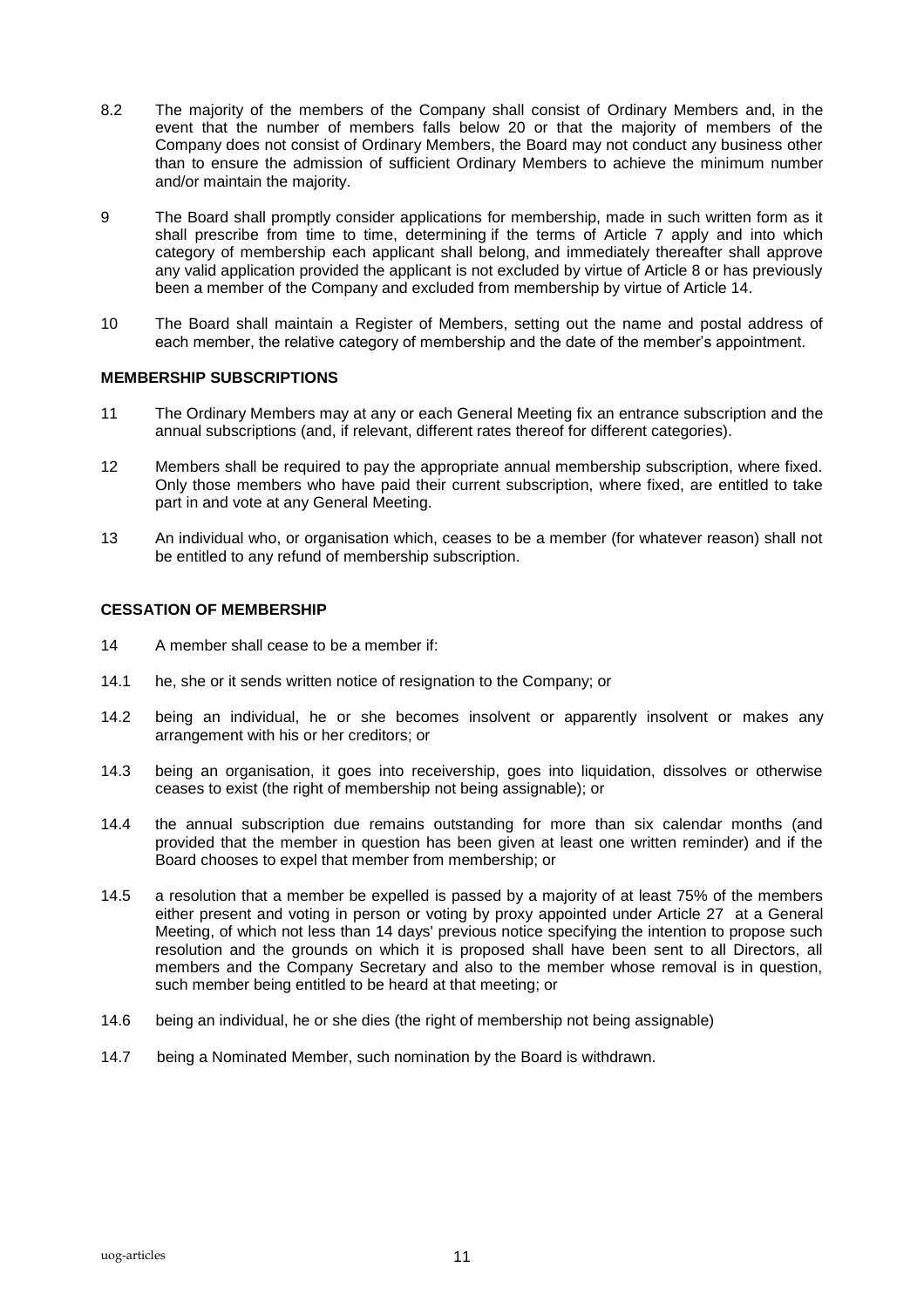### **GENERAL MEETINGS (Meetings of Members)**

- 15 The Board shall convene a General Meeting each year, hereafter referred to as "the Annual General Meeting", at such time as it may determine.
- 16 The business of each Annual General Meeting shall include:
- 16.1 the report by the Chairperson on the activities of the Company;
- 16.2 the election of Directors;
- 16.3 fixing of annual subscriptions;
- 16.4 the report of the auditor;
- 16.5 the receipt of the accounts of the Company; and
- 16.6 the appointment of the auditor.
- 17 The provisions with regard to General Meetings are as follows:
- 17.1 all meetings of the Company, shall be called General Meetings;
- 17.2 subject to the requirement to convene an Annual General Meeting in terms of Article 15 the Board may convene a General Meeting whenever it thinks fit; and
- 17.3 the Board must call a General Meeting within 21 days of receiving the requisition for a date not later than 28 days after the date of the notice calling the meeting . To be valid, such requisition must be signed by not less than 10% of the Ordinary Members, unless more than 12 months has elapsed since the last General Meeting in which case the requisition must be signed by not less than 5% of the Ordinary Members, must clearly state the objects of the meeting and must be delivered to the Registered Office. The requisition may consist of several documents in like form each signed by one or more requisitionists.
- 18 Subject to the terms of Articles 66 to 69, the provisions regarding notice of a General Meeting are as follows:
- 18.1 14 clear days' notice at the least shall be given of every General Meeting to each member, Director, the Company Secretary and the auditor;
- 18.2 the notice shall specify the place, the day and the hour of the General Meeting, the general nature of any business and the full text of any Special Resolutions in terms of Article 24;
- 18.3 the accidental omission to give notice of a General Meeting to, or the non-receipt of such notice by, any members, persons or organisations entitled to receive notice thereof shall not invalidate any resolution passed at or proceedings of any General Meeting.

## **CHAIRPERSON OF GENERAL MEETINGS**

19 The Chairperson of the Company, whom failing the Vice-Chairperson of the Company (if any), shall act as chairperson of each General Meeting. If neither the Chairperson nor the Vice-Chairperson is present or willing to act as chairperson of the meeting within 15 minutes after the time at which the General Meeting in question was due to commence, the Directors present shall elect from among themselves one of the Elected Directors who will act as chairperson of that meeting.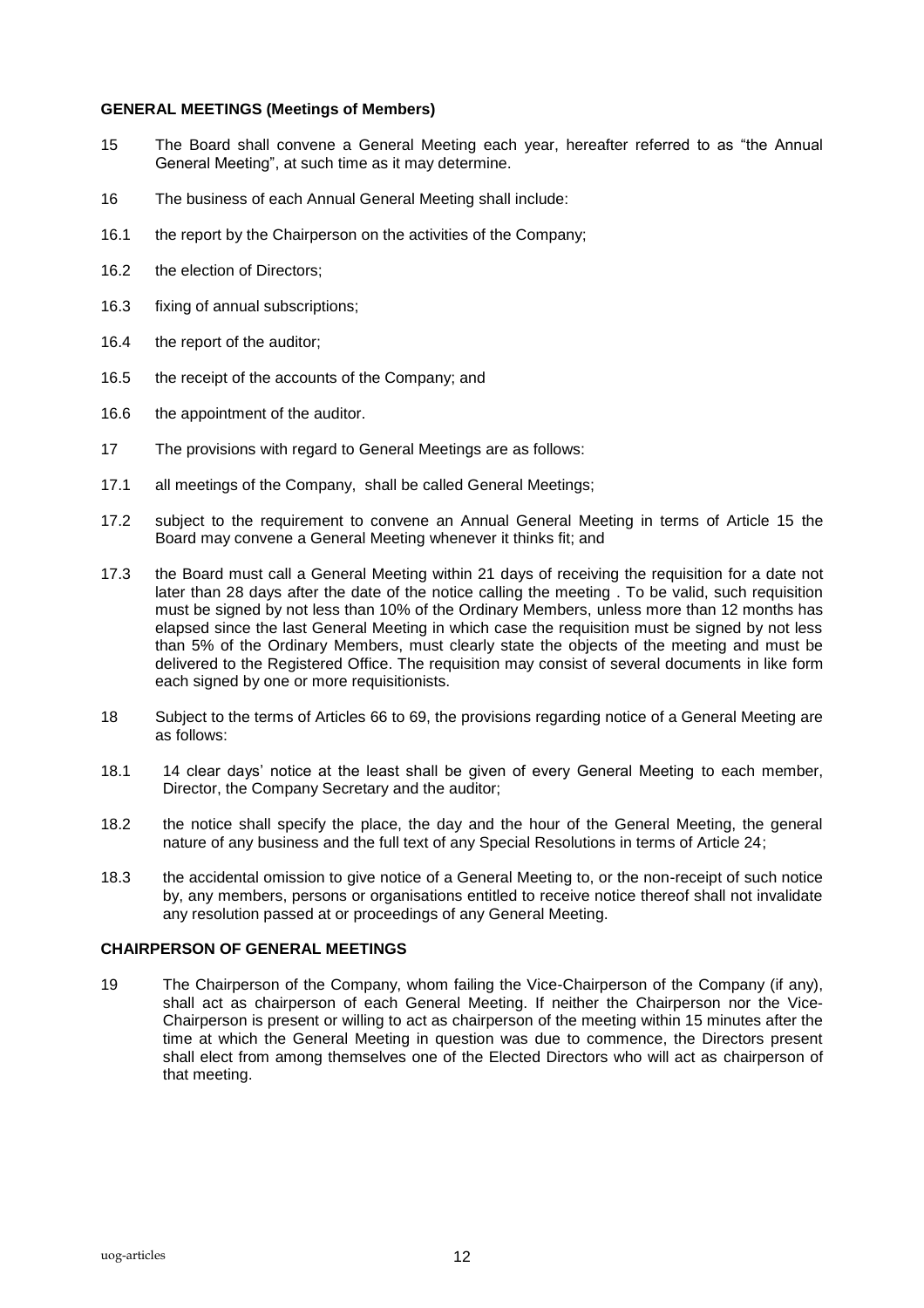#### **QUORUM AT GENERAL MEETINGS**

- 20 20 Ordinary Members either present in person or represented by proxy appointed under Article 27 must be in attendance for a General Meeting to be quorate, in addition to which, the majority of Members present in person or represented by proxy must be Ordinary Members. No business shall be dealt with at any General Meeting unless it is quorate in terms of this Article.
- 21 If a quorum is not present within 15 minutes after the time at which the General Meeting was due to commence - or if, during a General Meeting, a quorum ceases to be present - the General Meeting shall stand adjourned to such time and place as may be fixed by the chairperson of the meeting.

## **VOTING AT GENERAL MEETINGS**

- 22 The chairperson of the meeting shall endeavour to achieve consensus wherever possible but, if necessary, questions arising shall be decided by being put to the vote.
- 23 The provisions regarding voting are as follows:
- 23.1 each Ordinary Member and Nominated Member shall have one vote, to be exercised either in person or by proxy. Voting shall be by a show of hands unless before, or on the declaration of the result, a secret ballot is demanded by the chairman of the meeting or by at least two Ordinary Members either present in person or represented by a proxy at the meeting. A secret ballot shall then be taken as the Chairman of the meeting may direct and he may appoint scrutineers (who need not be members) and fix a time and place for declaring the result of such ballot. The result of the ballot shall be deemed to be the resolution of the meeting at which the ballot was demanded;
- 23.2 Associate Members and Junior Members shall have no vote;
- 24 At any General Meeting a resolution put to the vote of the meeting shall be voted upon by a simple majority of the Ordinary and Nominated Members except for decisions relating to any of the following Special Resolutions, which shall require to be decided upon by not less than 75% of the Ordinary and Nominated Members (no account therefore being taken of members who abstain from voting or who are absent from the meeting and who have not appointed a proxy to vote in their absence), namely:,
- 24.1 to alter the name of the Company; or
- 24.2 to amend the Objects; or
- 24.3 to amend these Articles (subject to Article 72); or
- 24.4 to wind up of the Company in terms of Clause 6 of the Memorandum of Association; or
- 24.5 all other Special Resolutions.
- 25.1 A resolution in writing signed by or on behalf of all or a sufficient majority of the Ordinary and Nominated Members (as specified in terms of Article 24) shall be as valid and effective as if the same had been passed at a General Meeting of the Company duly convened and held. Such resolution may consist of several documents in the same form, each signed by or on behalf of one or more Ordinary and Nominated Members.
- 25.2 A resolution in writing must be signed by the requisite majority of Ordinary and Nominated Members within 28 days from the date of the beginning of its circulation or the resolution shall be invalid and ineffective.
- 25.3 A resolution in writing must be accompanied by a statement to the Ordinary and Nominated Members explaining how the Member signifies his agreement to the resolution and the date by which the resolution must be passed otherwise it becomes invalid and ineffective in terms of Article 25.2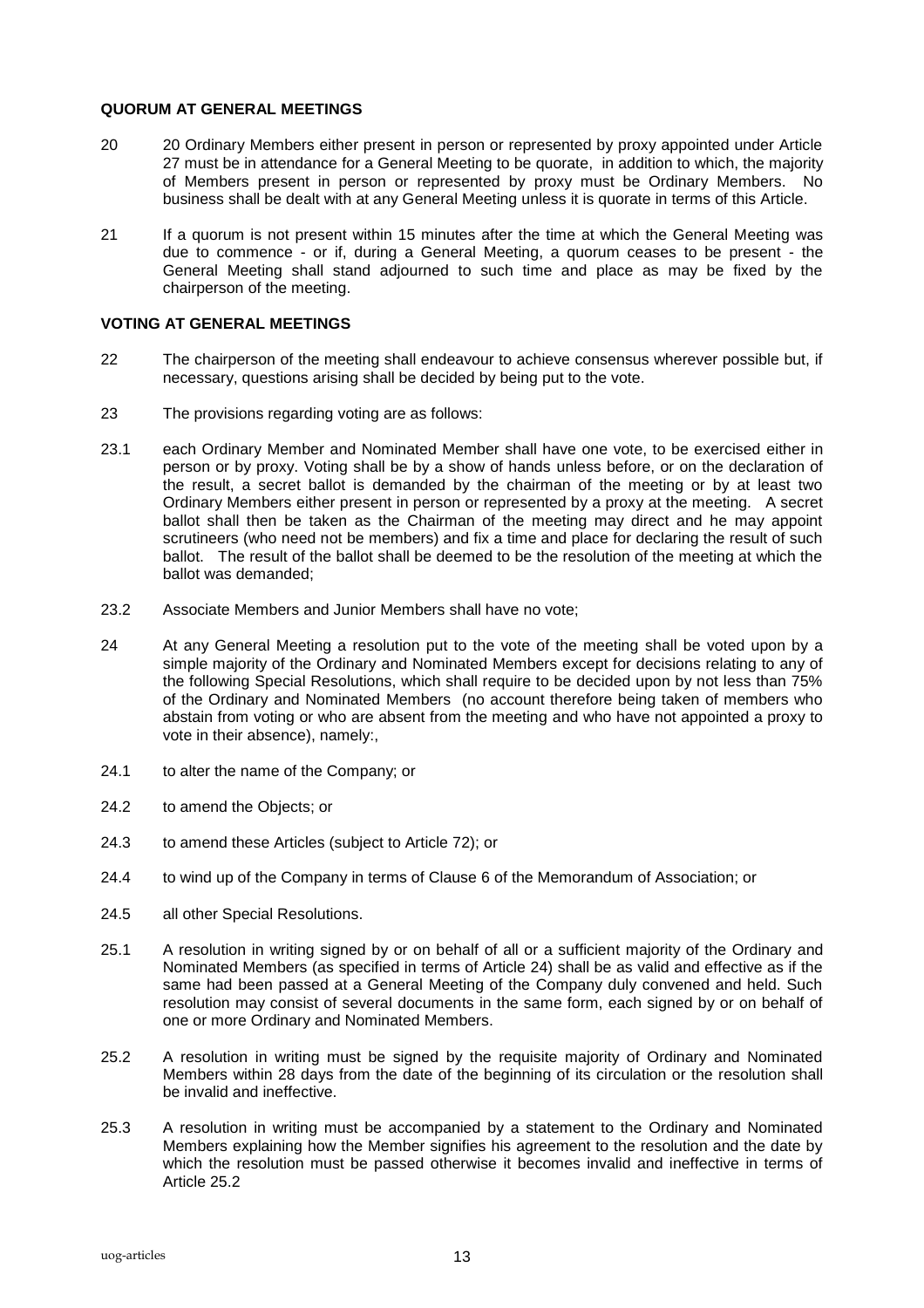26 The chairperson of the General Meeting may, with the consent of a majority of the Ordinary and Nominated Members either present and voting in person or voting by proxy adjourn the General Meeting to such time and place as he or she may determine.

## **MEMBERS MAY APPOINT PROXIES**

- 27.1 An Ordinary or Nominated Member shall be entitled to complete one form of proxy to appoint a proxy to attend a General Meeting on his or her behalf, in respect of which the following apply:
	- (a) a proxy need not be a member; and
	- (b) a proxy appointed to attend and vote at any meeting instead of an Ordinary or Nominated Member shall have the same right as the Ordinary or Nominated Member who appointed him or her to speak at the meeting and to vote thereat.
- 27.2 The form appointing the Proxy shall be in the following form (or in a form as near thereto as circumstances allow or in any other form, which is usual or which the Board may approve):

| Name of Company:                                                                                        |  |  |
|---------------------------------------------------------------------------------------------------------|--|--|
|                                                                                                         |  |  |
|                                                                                                         |  |  |
| being an Ordinary/Nominated Member of the above Company hereby                                          |  |  |
|                                                                                                         |  |  |
|                                                                                                         |  |  |
|                                                                                                         |  |  |
| as my proxy to vote for me on my behalf at the General Meeting of the Company to be                     |  |  |
| This form is to be used in respect of the resolutions mentioned below as follows:-                      |  |  |
| Resolution No 1 * for * against<br>Resolution No 2 * for * against<br>$^\star$<br>Delete as appropriate |  |  |
| Unless otherwise instructed, the proxy may vote as he thinks fit or abstain from voting.                |  |  |
|                                                                                                         |  |  |
|                                                                                                         |  |  |

- 27.3 The form appointing a proxy and the power of attorney or other authority (if any) under which it is signed or a certified copy thereof shall be lodged at the Registered Office of the Company no earlier than the following time:
	- a) not less than 48 hours (excluding weekends and bank holidays) before the time appointed for holding the meeting or adjourned meeting at which the person named in the form proposes to vote, and in default the instrument of proxy shall not be treated as valid;
	- b) in the case of a secret ballot taken more than 48 hours (excluding weekends and bank holidays) after it was demanded, 24 hours before the time appointed for the taking of the secret ballot; and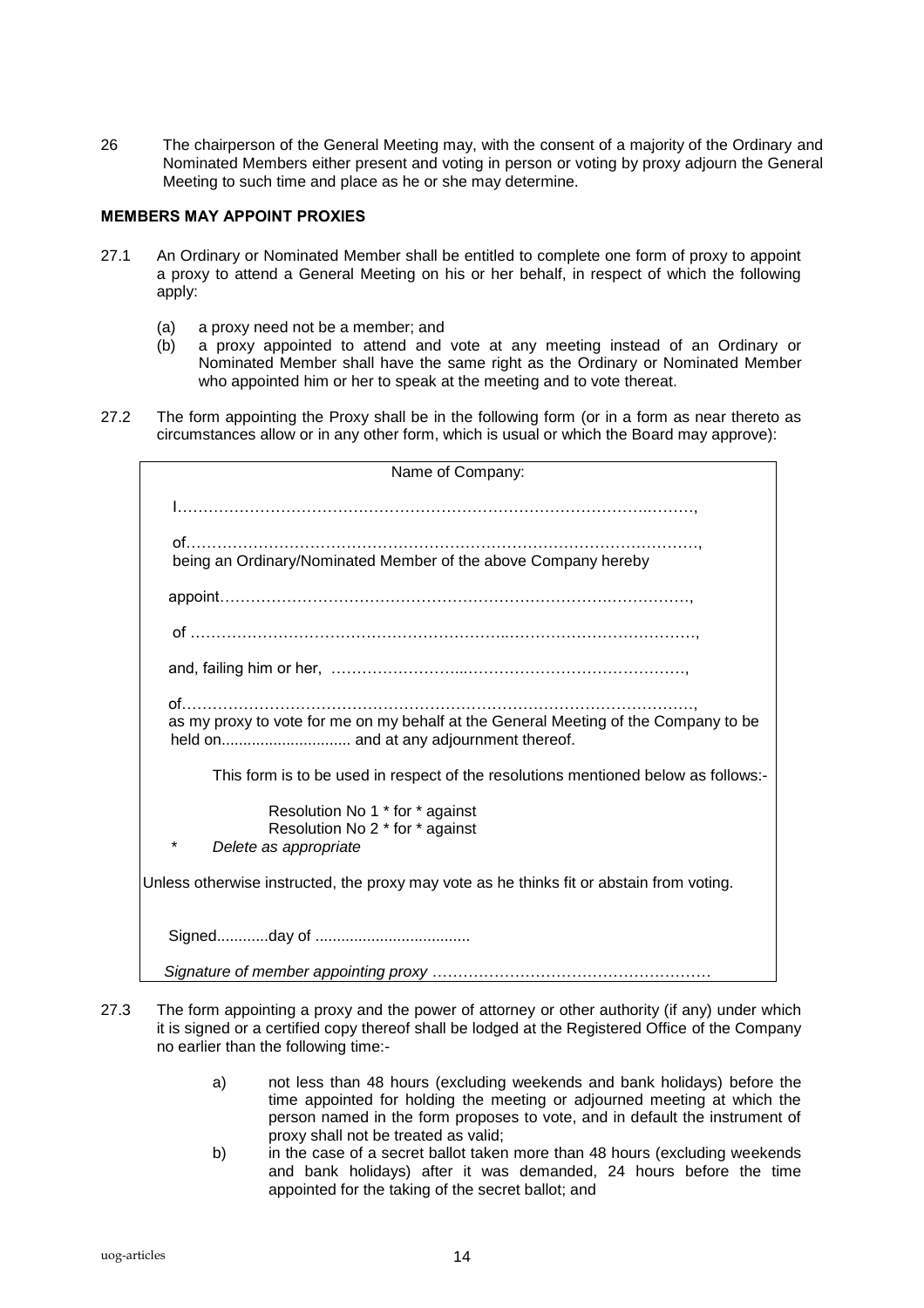- c) in the case of a secret ballot taken not more than 48 hours after it was demanded, the time at which it was demanded.
- 27.4 No instrument appointing a proxy shall be valid after the expiration of twelve months from the date of its execution, unless it expressly states to the contrary, in which event it shall be treated as valid until rescinded by the granter in writing at the Registered Office.
- 27.5 A vote given in accordance with the terms of a form of proxy shall be valid notwithstanding the previous death or insanity of the principal or revocation of the proxy or of the authority under which the proxy was executed, provided that no intimation in writing of the death, insanity or revocation as aforesaid shall have been received at the Registered Office before the commencement of the meeting or adjourned meeting at which the proxy is used (not having been deliberately withheld).

## **APPOINTMENT OF DIRECTORS**

- 28 The affairs, property and funds of the Company shall be directed and managed by a Board of Directors.
- 29 The Board may exercise all such powers of the Company, and may on behalf of the Company do all acts as may be exercised and done by the Company, other than those required to be exercised or done by the Ordinary or Nominated Members in a General Meeting, and subject always to these Articles and to the provisions of the Act.
- 30 The number of Directors shall be not less than five. Unless otherwise determined by special resolution at a General Meeting (but not retrospectively) the number of Directors shall not be more than thirteen
- 31 Employees of the Company may not be nominated as or become Directors.

#### **Composition of the Board of Directors**

- 32 From and after the first General Meeting of the Company, the Board shall comprise:
- 32.1 up to ten individual persons elected as Directors by the Ordinary Members in terms of Article 33 ("the Elected Directors"), who must themselves be Ordinary Members; and
- 32.2 up to three additional individual persons co-opted in terms of Article 34 ("the Co-opted Directors"), so as to ensure a spread of skills and experience within the Board.

#### **Elected Directors**

- 33 In relation to the election of the Elected directors the following shall apply:
- 33.1 at the first General Meeting the Ordinary Members shall elect up to ten Elected Directors;
- 33.2 at the second and each subsequent Annual General Meeting, two of the Elected Directors shall retire from office;
- 33.3 a retiring Elected Director shall retain office until the close or adjournment of the meeting;
- 33.4 if no other Director has or Directors have decided or agreed to retire, the Elected Directors to retire at each Annual General Meeting shall be those who have been longest in office since their last election but, as between persons who were elected or last re-elected Directors on the same day, the one or ones to retire shall (unless they otherwise agree amongst themselves) be determined by lot;
- 33.5 nomination of any Elected Director, who shall himself or herself be (or be eligible to become) an Ordinary Member, shall be in writing by not less than any two Ordinary Members delivered to the Registered Office not less than 7 days prior to the date of the Annual General Meeting in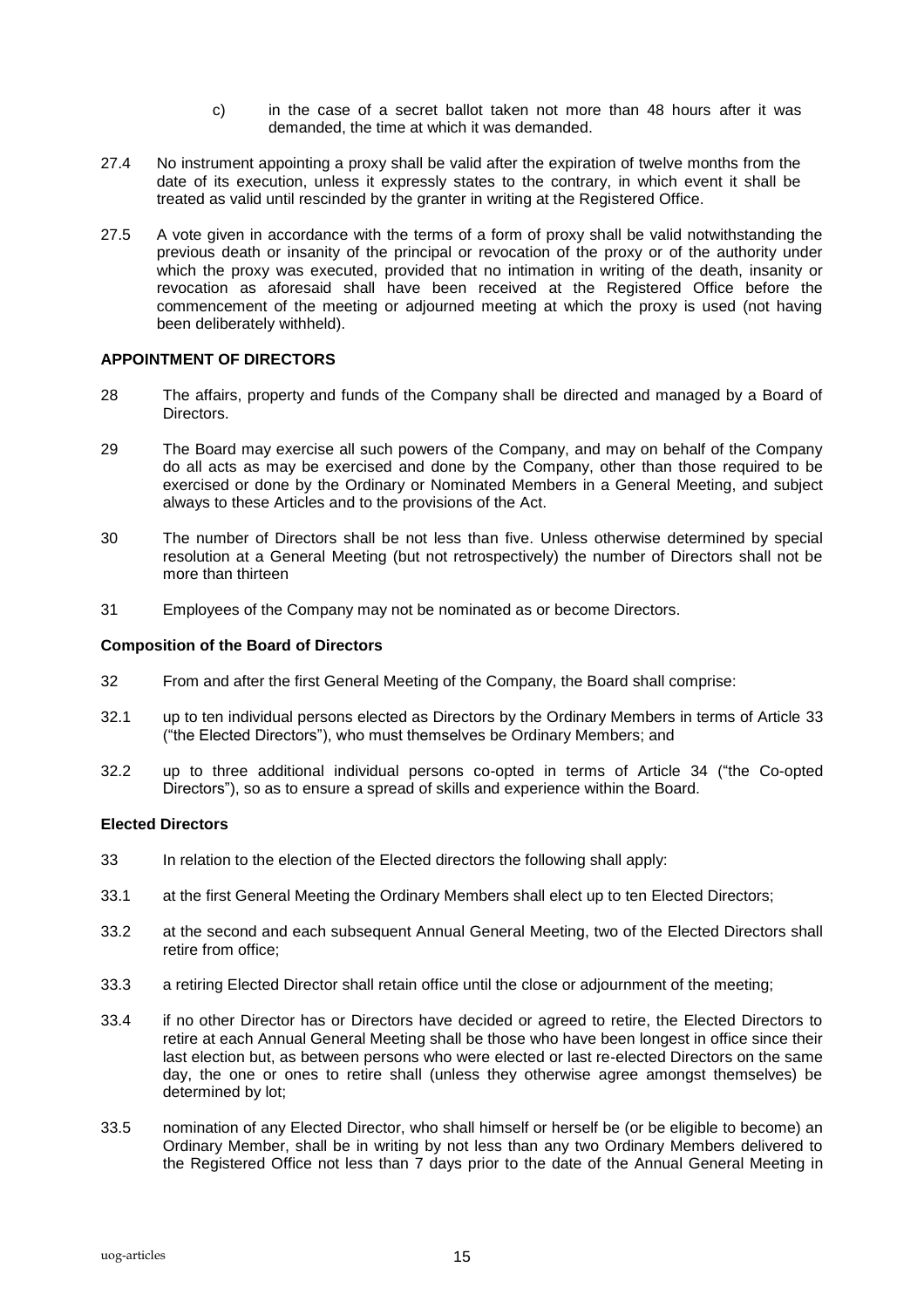question and wherein the nominee shall confirm his or her willingness to act as an Elected Director if elected; and

33.6 election of any Elected Director shall be by vote of the Ordinary Members, each Ordinary Member having one vote for each vacancy in the Elected Directors on the Board.

## **Co-opted Directors**

- 34 Up to three individuals may be co-opted from time to time by the Board of Directors itself, as follows:
- 34.1 subject to Article 34.3, a Co-opted Director shall serve until the next Annual General Meeting after his or her co-option;
- 34.2 a Co-opted Director can be re-co-opted at such next Annual General Meeting;
- 34.3 a Co-opted Director can be removed from office at any time by a simple majority of the Board; and
- 34.4 for the avoidance of doubt, a Co-opted Director may participate fully in and vote at all Board meetings which he or she attends.

### **Casual Vacancy**

- 35 The Board may from time to time appoint any Ordinary Member to fill any casual vacancy arising as a result of the retiral (or deemed retiral for any reason) of any Elected Director from or after the date of such retiral or deemed retiral. Any Ordinary Member so appointed shall remain in office only until the next Annual General Meeting but shall be eligible for re-election at that meeting.
- 36 The Board shall ensure that a Register of Directors is maintained, which sets out the full details of each Director as required for all registration purposes, including the date and type of appointment and the date of retiral.

### **RETIRAL OF DIRECTORS**

- 37 A Director shall retire or be deemed to retire if:
- 37.1 being an Elected Director, he or she ceases to be an Ordinary Member in terms of either Articles 7.1 or 14;
- 37.2 he or she becomes prohibited from being a director of a limited company by reason of any order made under the Company Directors Disqualification Act 1986 and every statutory modification and re-enactment thereof for the time being in force; or
- 37.3 he or she becomes prohibited from being a charity trustee by the provisions of the Charities and Trustee Investment (Scotland) Act 2005 or he or she is otherwise prohibited by law from being involved in the management or control of any charity; or
- 37.4 he or she is employed by or holds any office of profit under the Company; or
- 37.5 he or she becomes incapable for medical reasons of fulfilling the duties of a Director and such incapacity, as certified (if necessary) by two medical practitioners, is expected to continue for a period of more than six months from the date or later date of such certification; or
- 37.6 he or she is absent (without permission of the Board) from more than three consecutive meetings of the Board, and the Board resolves to remove him or her from office; or
- 37.7 by written notice to the Registered Office, he or she resigns as a Director; or
- 37.8 he or she is required to resign from office pursuant to a written notice signed by a majority of the Directors excluding the Director in receipt of the notice.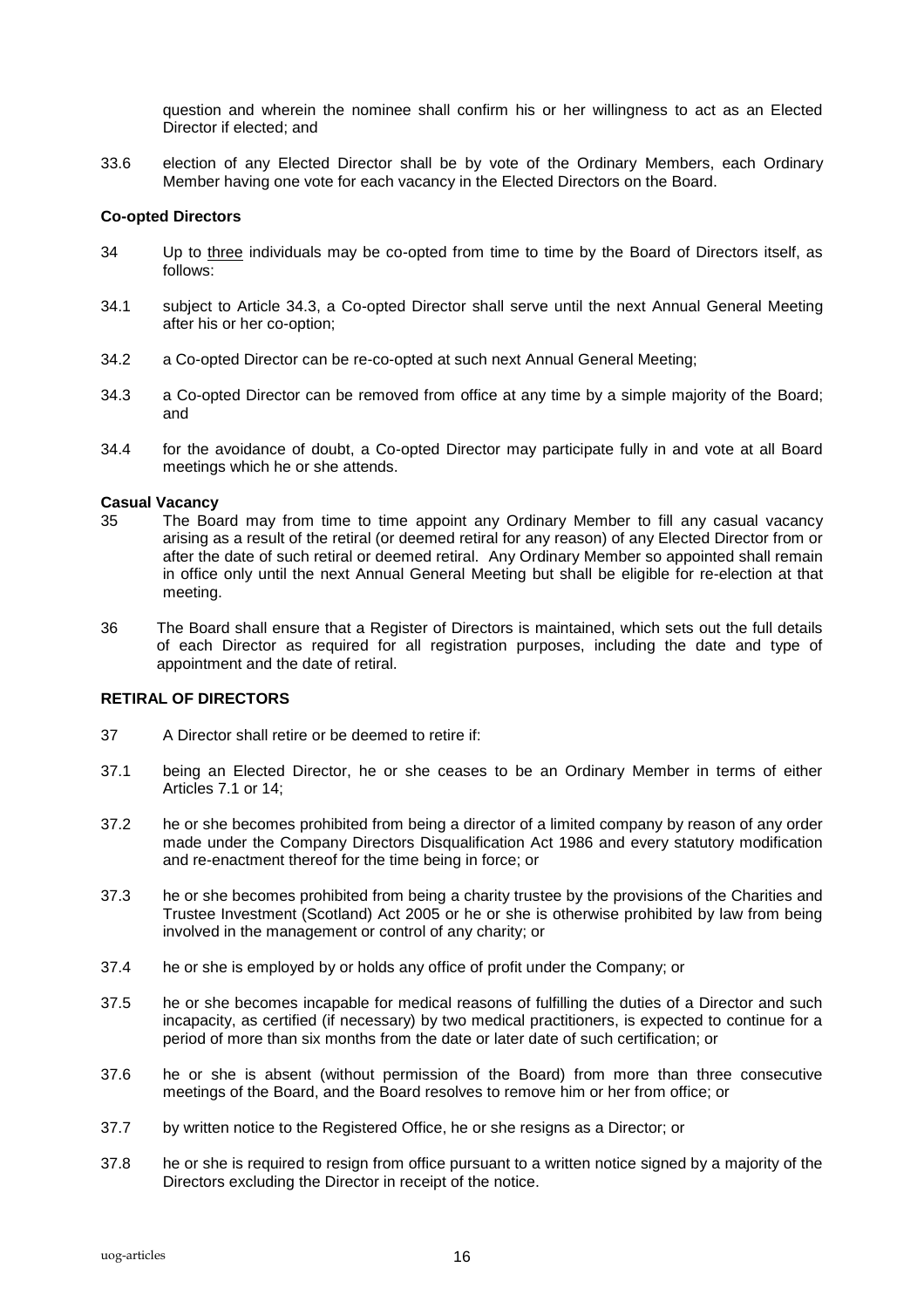## **CHAIRPERSON AND VICE-CHAIRPERSON**

38 The Board shall meet as soon as practicable immediately after each Annual General Meeting to appoint a Chairperson, and if desired a Vice-Chairperson, from the Directors (both of whom must be Elected Directors).

## **PERSONAL INTERESTS**

- 39 Any Director and/or employee who has a personal interest in any prospective or actual contract or other arrangement with the Company must declare that interest either generally to the Board or specifically to any relevant meeting of the Company. A personal interest includes not only the interest of the Director or employee in question, but also his or her partner, close relative or business associate, or any firm of which he is a partner or employee, or any limited company of which he is a director, employee or shareholder of more than 5% of the equity.
- 40 Additionally, the Board may resolve at any time to require all Directors and employees to deliver a Notice of Relevant Interests to the Registered Office, as they arise and at least annually. In that event, the Board shall determine from time to time what interests shall be relevant interests and shall ensure that a Register of Notices of Relevant Interests is maintained, which shall be open for inspection by both the Board and members of the Company and, with the express prior written approval of the Director or employee concerned, by members of the public.
- 41 Whenever a Director finds that there is a personal interest, as defined in Article 39, he or she has a duty to declare this to the Board meeting in question. It will be up to the chairperson of the meeting in question to determine:
- 41.1 whether the potential or real conflict simply be noted in the Minutes of any relevant meeting, or
- 41.2 whether the Director in question, whilst being permitted to remain in the meeting in question, must not partake in discussions or decisions relating to such matter, or
- 41.3 whether the Director in question should be required to be absent during that particular element of the meeting and, in terms of Article 43, where a Director leaves, or is required to leave, the meeting he or she no longer forms part of the quorum thereat.

## **QUORUM AT BOARD MEETINGS**

- 42 The quorum for Board meetings shall be not less than 50% of all the Directors, provided that the Elected Directors are always in the majority at any Board meeting. No business shall be dealt with at a Board meeting unless such a quorum is present.
- 43 A Director shall not be counted in the quorum at a meeting (or at least the relevant part thereof) in relation to a resolution on which, whether because of personal interest or otherwise, he or she is not entitled to vote.

## **MEETINGS OF THE BOARD OF DIRECTORS**

- 44 Meetings of the Board may take place in person or by telephone conference call, video conference call or by any other collective electronic means approved from time to time by the Board.
- 45 Not less than 14 clear days' notice in writing shall be given of any meeting of the Board at which a decision in relation to any of the matters referred to in Article 24 is to be made, which notice shall be accompanied by an agenda and any papers relevant to the matter to be decided. All other Board meetings shall require not less than 7 days' prior notice, unless all Directors agree unanimously in writing to dispense with such notice on any specific occasion.
- 46 A Director may, and on the request of a Director the Company Secretary shall summon a meeting of the Board by notice served upon all Directors, to take place at a reasonably convenient time and date.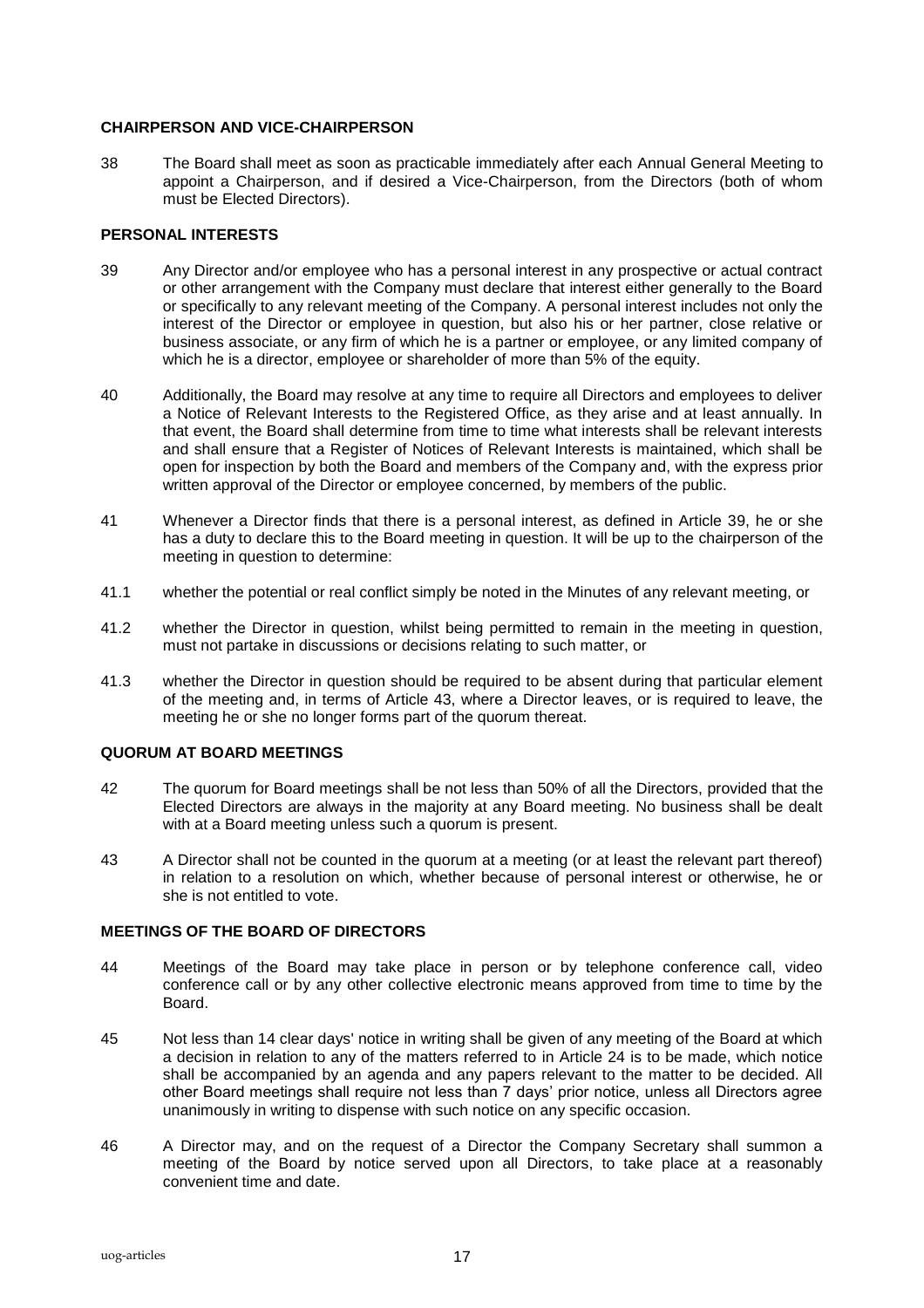- 47 The Chairperson, whom failing the Vice-Chairperson (if any), shall be entitled to preside as chairperson of all Board meetings at which he or she shall be present. If at any meeting neither the Chairperson nor the Vice-Chairperson is present and willing to act as chairperson of the meeting within 15 minutes after the time appointed for holding the meeting, the remaining Directors may appoint one of the Elected Directors to be chairperson of the Board meeting, which failing the meeting shall be adjourned until a time when the Chairperson or Vice-Chairperson will be available.
- 48 The chairperson of the Board meeting shall endeavour to achieve consensus wherever possible but, if necessary, questions arising shall be decided by being put to the vote, on a show of hands only, each Director present having one vote. In the event of an equal number of votes for and against any resolution at a Board meeting, the chairperson of the meeting shall have a casting vote as well as a deliberative vote.
- 49 The Board may delegate any of its powers to sub-committees, each consisting of not less than one Director and such other person or persons as it thinks fit or which it delegates to the committee to appoint. Any sub-committee so formed shall, in the exercise of the powers so delegated, conform to any remit and regulations imposed on it by the Board. The meetings and proceedings of any such sub-committee shall be governed by the provisions of these Articles for regulating the meetings and proceedings of the Board so far as applicable and so far as the same shall not be superseded by any regulations made by the Board. Such sub-committee shall regularly and promptly circulate, or ensure the regular and prompt circulation of, the minutes of its meetings to all Directors.
- 50 The Board shall cause minutes to be made of all appointments of officers made by it and of the proceedings of all General Meetings and of all Board meetings and of sub-committees, including the names of those present, and all business transacted at such meetings and any such minutes of any meeting, if purporting to be signed after approval, either by the chairperson of such meeting, or by the chairperson of the next succeeding meeting, shall be sufficient evidence without any further proof of the facts therein stated. These minutes shall be kept for at least 10 years from the date of the meeting.
- 51 No alteration of the Memorandum or Articles and no direction given by Special Resolution shall invalidate any prior act of the Board which would have been valid if that alteration had not been made or that direction had not been given.
- 52 A resolution in writing (whether one single document signed by all or a sufficient majority of the Directors or all or a sufficient majority of the members of any sub-committee), whether in one or several documents in the same form each signed by one or more Directors or members of any relative sub-committee as appropriate, shall be as valid and effectual as if it had been passed at a meeting of the Board or of such sub-committee duly convened and constituted.
- 53 The Board may act notwithstanding any vacancy in it, but where the number of Directors falls below the minimum number specified in Article 30 may not conduct any business other than to appoint sufficient Directors to match or exceed that minimum.
- 54 The Board may invite or allow any person to attend and speak, but not to vote, at any meeting of the Board or of its sub-committees.
- 55 The Board may from time to time promulgate, review and amend any Ancillary Regulations, Guidelines and/or Policies, subordinate at all times to the Memorandum of Association and these Articles, as it deems necessary and appropriate to provide additional explanation, guidance and governance to members.

#### **COMPANY SECRETARY, MINUTE SECRETARY, TREASURER and PRINCIPAL OFFICER**

56 The Board shall appoint a Company Secretary who may be, but does not require to be, a Director for such term and upon such conditions as it may think fit. The Company Secretary may be removed by the Board at any time.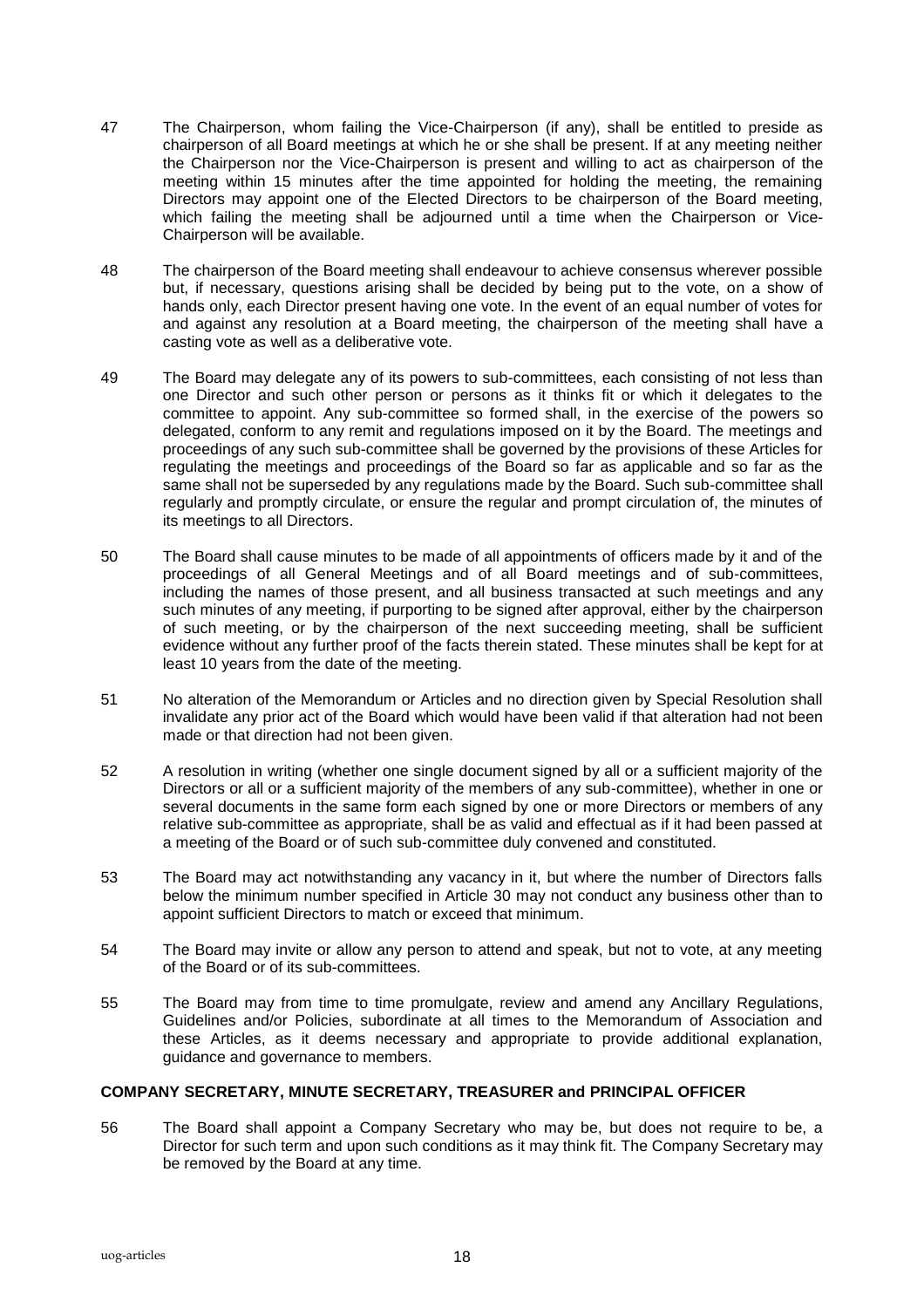- 57 The Board may appoint a Minute Secretary who may be, but does not require to be, a Director, for the purposes of Article 50, for such term, at such remuneration (if any), and upon such conditions as it may think fit. The Minute Secretary may be removed by the Board at any time.
- 58 The Board may appoint a Treasurer who may be, but does not require to be, a Director for such term and upon such conditions as it may think fit. The Treasurer may be removed by the Board at any time.

## **HONORARY PATRON(S)**

59 The Ordinary Members in General Meeting may, on a proposal from the Board, agree to the appointment of one or more Honorary Patrons of the Company, who would be appointed either for such fixed period as the Ordinary Members determine or for an unspecified period until such appointment be terminated by them. The Honorary Patron or Patrons are entitled to notice of all General Meetings and to attend and contribute to discussion but not vote thereat.

#### **FINANCES**

- 60 The banking account or accounts of the Company shall be kept in such bank or building society and/or banks or building societies as the Board shall from time to time determine.
- 61 All cheques and other negotiable instruments, and all receipts for monies paid to the Company, shall be signed, drawn, accepted, endorsed or otherwise executed, as the case may be, in such manner as the Board shall from time to time by resolution determine.
- 62 The Board shall ensure that all funds and assets of the Company are applied towards achieving the Objects.

#### **ACCOUNTS**

- 63 The Board shall cause accounting records to be kept in accordance with the requirements of the Act and other relevant regulations.
- 64 The accounting records shall be maintained by the Treasurer (if there is one) and overseen by the Principal Officer (if there is one), or otherwise by, or as determined by, the Board. Such records shall be kept at such place or places as the Board shall think fit and shall always be open to the inspection of the Directors.
- 65 The accounts of the Company shall be audited regularly: either once in every year, or less frequently if a longer accounting period is provided for by the Act. An auditor shall be appointed for this task by the Board on the direction of members in General Meeting.
- 66 At each Annual General Meeting, the Board shall provide the members with a copy of the accounts for the period since the last preceding accounting reference date or (in the case of the first account since the incorporation of the Company). The accounts shall be accompanied by proper reports of the Board and the auditor. Copies of such accounts shall, not less than 14 clear days before the date of the General Meeting at which they fall to be approved, be delivered or sent to all members, Directors, the Company Secretary and the auditor, or otherwise be available for inspection on the website of the Company (with all members, Directors, the Company Secretary and the auditor being made aware that they are so available for inspection there).

## **NOTICES**

- 67 A notice may be served by the Company upon any member, either personally or by sending it by post, fax, e-mail or other appropriate electronic means, addressed to such member at his or her or its address as appearing in the Register of Members.
- 68 Proof that an envelope containing a notice was properly addressed, prepaid and posted shall be conclusive evidence that the notice was given. Proof that a notice contained in an email or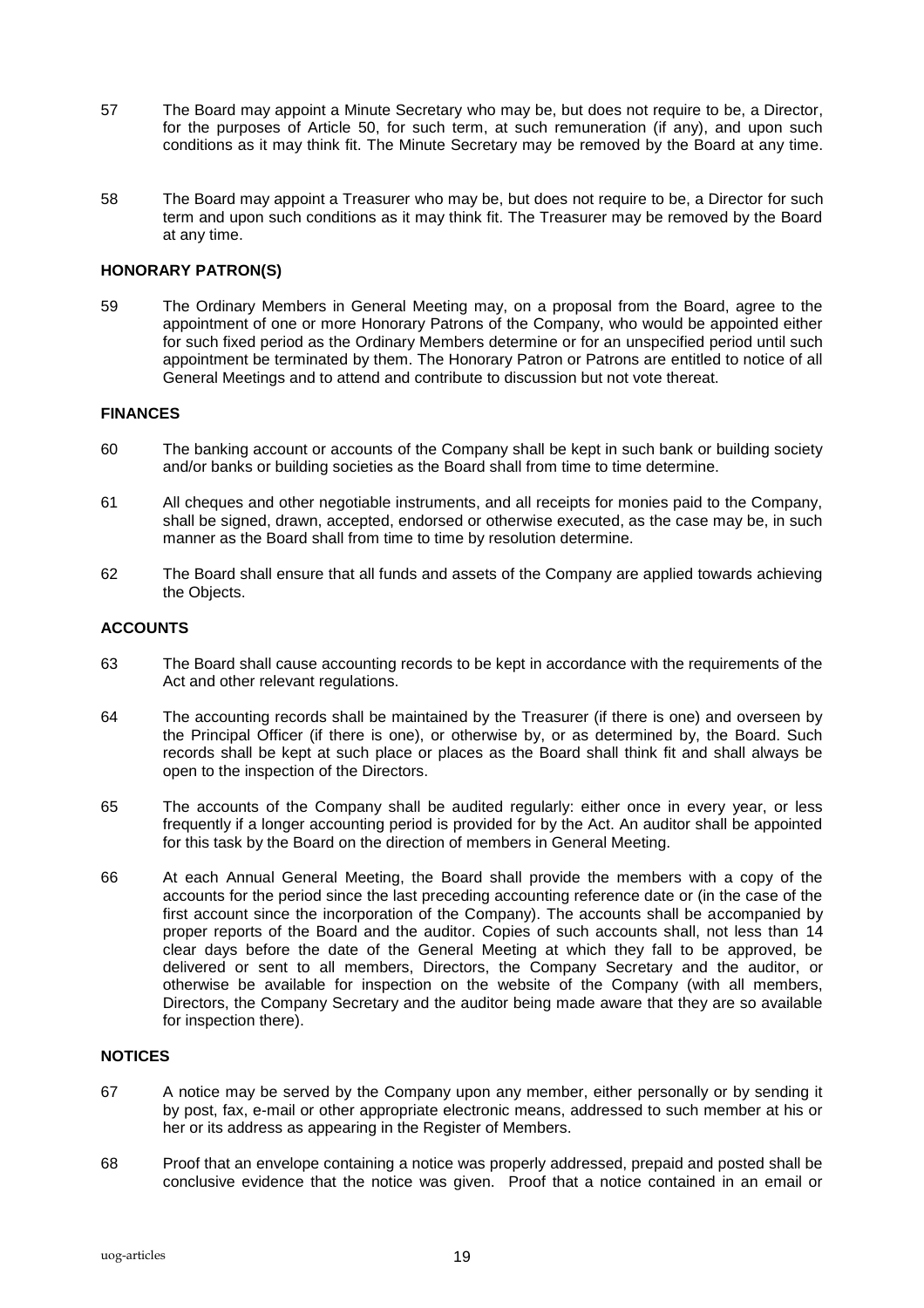other electronic means was sent in accordance with guidance issued by the Institute of Chartered Secretaries and Administrators shall be conclusive evidence that the notice was given. A notice shall be deemed to be given at the expiration of 48 hours after the envelope containing it was posted or, in the case of a notice sent by electronic means, at the expiration of 48 hours after the time it was sent.

69 The business of the Company and all its correspondence with and notification to or from members may be conducted equally validly and effectively if transmitted by fax or e-mail or other appropriate electronic means (except where a member specifically requests all such correspondence and notification by post) or otherwise if publicised on the website of the Company where the Company has advised each member of this and has taken due steps to notify by other reasonable means all other members who state that they do not have access to the Internet.

## **INDEMNITY**

70 Subject to the terms of the Act and without prejudice to any other indemnity, the Directors, or member of any sub-committee, the Company Secretary, Treasurer and all employees of the Company shall be indemnified out of the funds of the Company against any loss or liability (including the costs of defending successfully any court proceedings) which he, she or they may respectively incur or sustain, in connection with or on behalf of the Company and each of them shall be chargeable only for so much money as he or she may actually receive and they shall not be answerable for the acts, receipts, neglects or defaults of each other, but each of them for his or her own acts, receipts, neglects or defaults only.

#### **Insurance**

71 The Board shall have power to purchase and maintain insurance for or for the benefit of any persons who are or were at any time Directors, officers, employees, or auditors of the Company. Without prejudice to the generality of Article 41, at a meeting of the Board where such insurance is under consideration a Director may form part of the quorum and vote notwithstanding any interest he may have in such insurance.

## **ALTERATION TO THE MEMORANDUM and ARTICLES OF ASSOCIATION**

- 72 Any alteration to the Memorandum and/or these Articles may be made only upon the following conditions:
- 72.1 upon the decision of not less than 75% of the Ordinary Members either present and voting in person or voting by proxy at a General Meeting called specifically (but not necessarily exclusively) for the purpose in terms of Article 24;
- 72.2 with the written consent of the Scottish Ministers, through the Scottish Executive Environment and Rural Affairs Department (or its successors), in terms of Section 35(1) of the Land Reform Act including any statutory amendment or re-enactment thereof for the time being in force; and
- 72.3 with the prior consent of the Office of Scottish Charity Regulator where any alteration affects the purposes of the Company. Any other alteration of the Memorandum or these Articles requires to be notified to them within three months of the charge having been made in confirmation that such changes shall not adversely affect the Company's recognition or registration as a Scottish charity..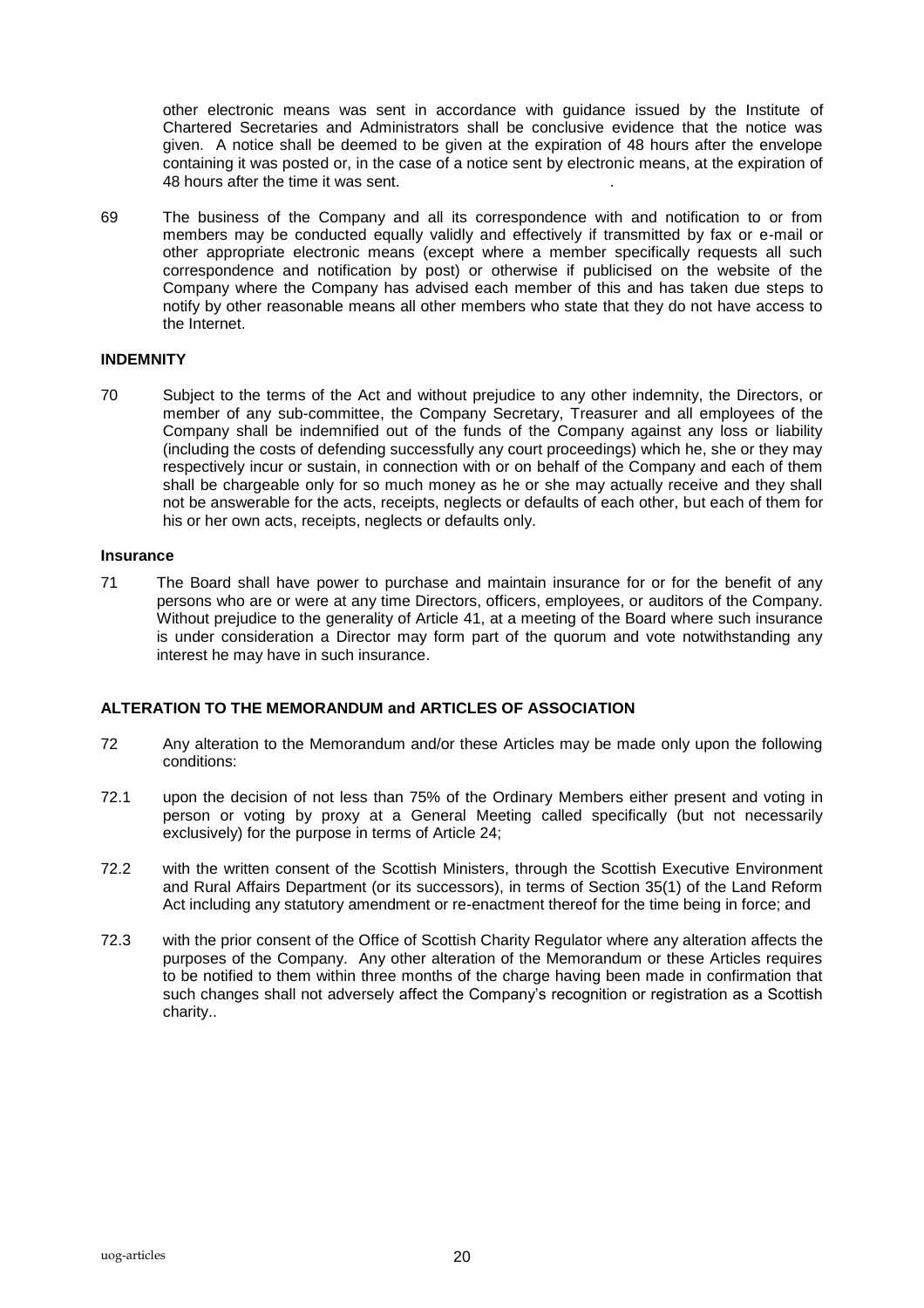#### **DISSOLUTION**

Clause 6 of the Memorandum of Association of the Company, relating to the winding up and 73 dissolution of the Company, shall have effect as if its provisions were repeated in these Articles.

**Names and Addresses of Subscribers** 

(AGNES RENNIE) . . . . . . . . . . . . . . Name SOUTH GALJON ISLE OF LEWIS HIS OSTY<br>COMMAN N. THOMSON)<br>HIS SUGERSTA, NESS SIE DE LEWIS. HIS OTH Address:  $95$ Name:  $N$ do 40 CRAS SKIGERSTA, Address: (DONALD A. MACKAY) Name:  $\sqrt{4}$ SOUTH GALSON. ISLA - OF LAWIS HIZ OSH Address:  $29B$ Dated:  $16/09/08$ Witness to the above signatures: above signatures:<br>MACCOUTOC (JAMISS MACLIZOD) Name: Occupation: RETIRES 16 SWAINBOST Address:  $N<sub>455</sub>$  $154E-0F-kEW1S$  $H.SQOTA$ 

URRAS01-08